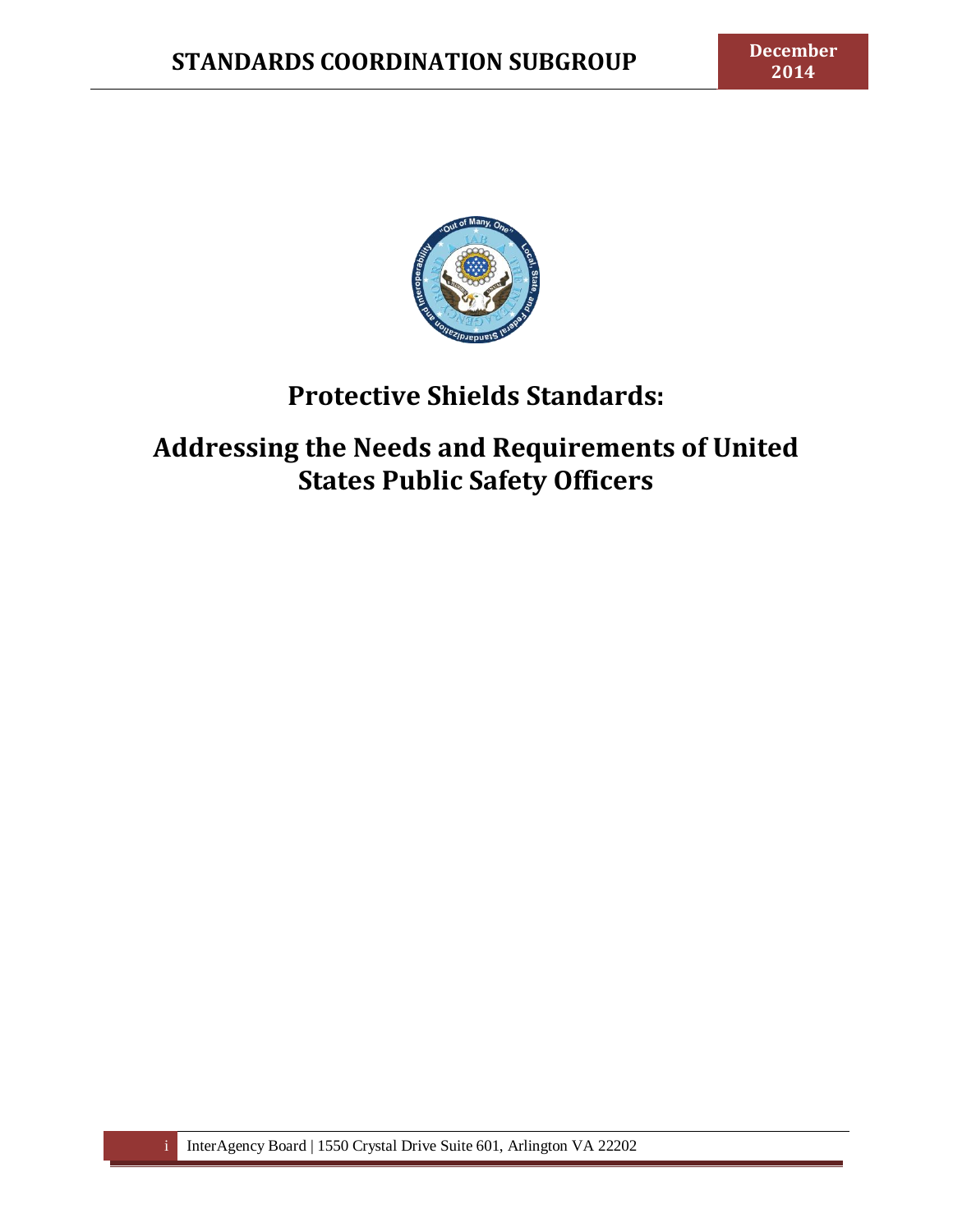# Protective Shields Standards: Addressing the Needs and Requirements of United States Public Safety Officers

#### **Contributors**

This report was developed by the InterAgency Board for Equipment Standardization and Interoperability (IAB) to describe public safety officer needs and requirements related to protective shields and outline a path forward for standards development. Contributors are identified in table 1 along with their respective organizations and affiliations.

#### **Table 1. Contributors**

|    | <b>Name</b>             | <b>Expertise</b>                          | Organization                                                                                       |
|----|-------------------------|-------------------------------------------|----------------------------------------------------------------------------------------------------|
| 1. | Brian Washburn          | End user, Law Enforcement/Bomb<br>Squad   | Santa Clara (CA) Sheriff's Office, IAB Standards<br>Coordination SubGroup                          |
| 2. | Carl Makins             | End user, Law Enforcement/Bomb<br>Squad   | Charleston County (SC) Sheriff's Office, IAB Training and<br>Exercise SubGroup                     |
| 3. | Casandra<br>Robinson    | <b>Standards</b>                          | National Institute of Standards and Technology, IAB<br><b>Standards Coordination SubGroup</b>      |
| 4. | Craig Dickerson         | End user, Law Enforcement                 | Montgomery County (MD) Police Department                                                           |
| 5. | Cris Caldwell           | End user, Law Enforcement                 | CA Dept. of Corrections & Rehabilitation, IAB Standards<br>Coordination SubGroup                   |
| 6. | Daniel Kowalski         | End user, Law Enforcement                 | Cincinnati (OH) Police Dept.                                                                       |
| 7. | Dario Gonzalez          | Fire/Emergency Medical<br>Service/Medical | Fire Dept. of New York, IAB Health, Medical, and Responder<br>Safety SubGroup                      |
| 8. | David Otterson          | Research, Standards                       | National Law Enforcement and Corrections Technology<br>Center, IAB Standards Coordination SubGroup |
| 9. | Jay DeBold              | End user, Corrections                     | Ohio Dept. of Rehabilitation & Correction                                                          |
|    | 10. Jeffrey Finn        | End user, Law Enforcement                 | Fairfax County (VA) Police Dept., IAB Standards<br>Coordination SubGroup                           |
|    | 11. Jeffrey Horlick     | <b>Standards</b>                          | National Institute of Standards and Technology                                                     |
|    | 12. Kenneth Fuller      | End user, Law Enforcement                 | <b>United States Marshal Service</b>                                                               |
|    | 13. Martin<br>Hutchings | Law Enforcement/ Bomb Squad               | Sacramento (CA) Sheriff's Office, IAB Standards<br>Coordination SubGroup                           |
|    | 14. Matthew Duggan      | End user, Law Enforcement                 | Boca Raton (FL) Police Dept., IAB Standards Coordination<br>SubGroup                               |
|    | 15. Michelle Deane      | Standards                                 | American National Standards Institute                                                              |
|    | 16. Nicholas Roberts    | End user, Law Enforcement                 | Unified Police Dept. of Greater Salt Lake (UT)                                                     |
|    | 17. Richard Brooks      | Fire/EMS                                  | Cecil County (MD) Department of Emergency Services, IAB<br>Training and Exercise SubGroup          |
|    | 18. Rick Lake           | <b>Standards</b>                          | <b>ASTM</b> International                                                                          |
|    | 19. Thomas Nolan        | End user, Law Enforcement                 | Upper Merion (PA) Township Police Dept., IAB Standards<br>Coordination SubGroup                    |
|    | 20. Patricia Knudson    | End user, Law Enforcement                 | Phoenix Police Dept.                                                                               |

The final report was reviewed and approved by the IAB Executive Committee and Standards Coordination SubGroup.

ii InterAgency Board | 1550 Crystal Drive Suite 601, Arlington VA 22202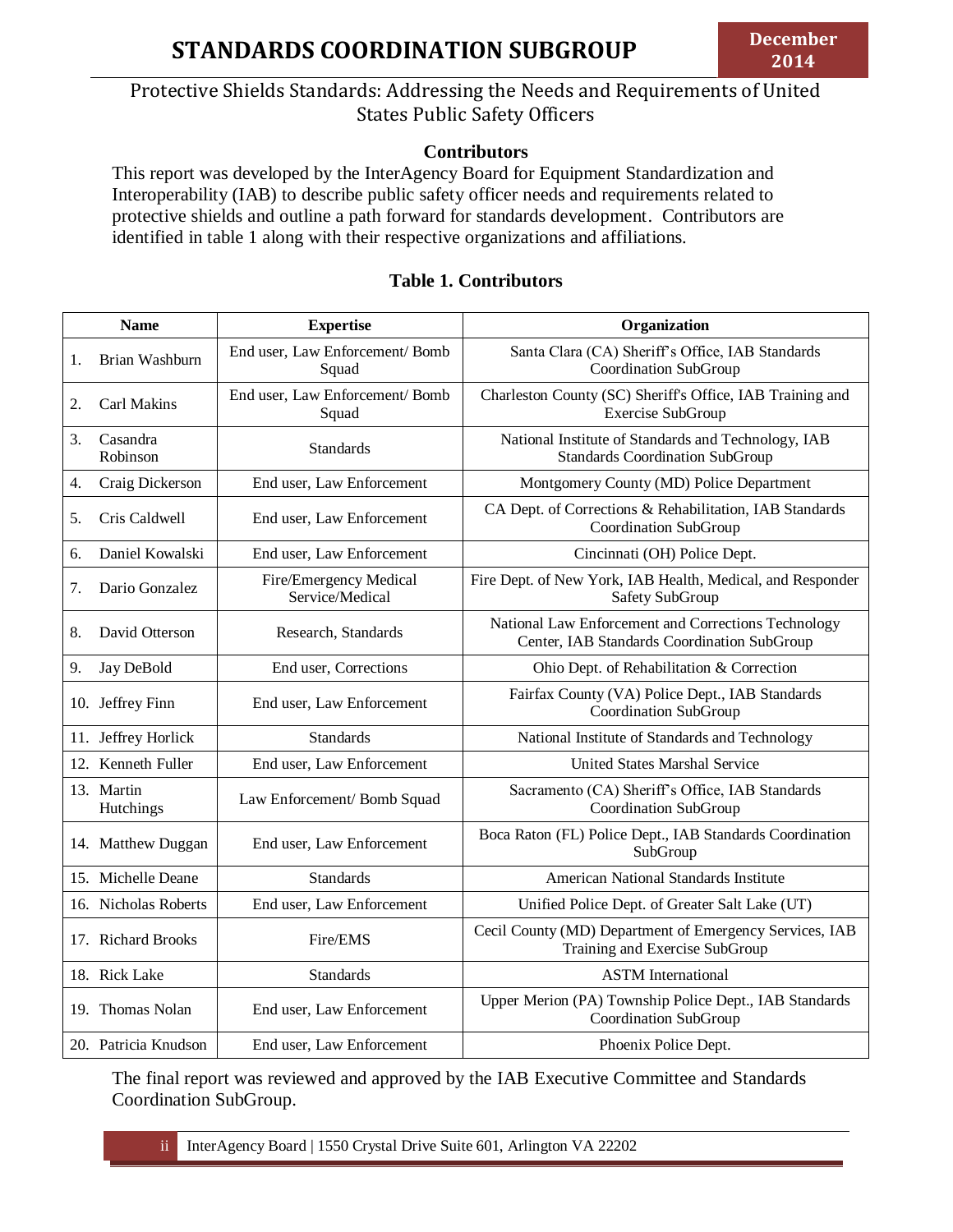# **STANDARDS COORDINATION SUBGROUP**

# Protective Shields Standards: Addressing the Needs and Requirements of United **States Public Safety Officers**

# **Table of Contents**

| 1. |      |  |  |  |  |
|----|------|--|--|--|--|
| 2. |      |  |  |  |  |
|    | 2.1. |  |  |  |  |
|    | 2.2. |  |  |  |  |
| 3. |      |  |  |  |  |
|    | 3.1. |  |  |  |  |
|    | 3.2. |  |  |  |  |
|    | 3.3. |  |  |  |  |
|    | 3.4. |  |  |  |  |
|    | 3.5. |  |  |  |  |
| 4. |      |  |  |  |  |
|    | 4.1. |  |  |  |  |
|    | 4.2. |  |  |  |  |
|    | 4.3. |  |  |  |  |
|    | 4.4. |  |  |  |  |
|    | 4.5. |  |  |  |  |
|    | 4.6. |  |  |  |  |
|    | 4.7. |  |  |  |  |
| 5. |      |  |  |  |  |
| 6. |      |  |  |  |  |
|    |      |  |  |  |  |
|    |      |  |  |  |  |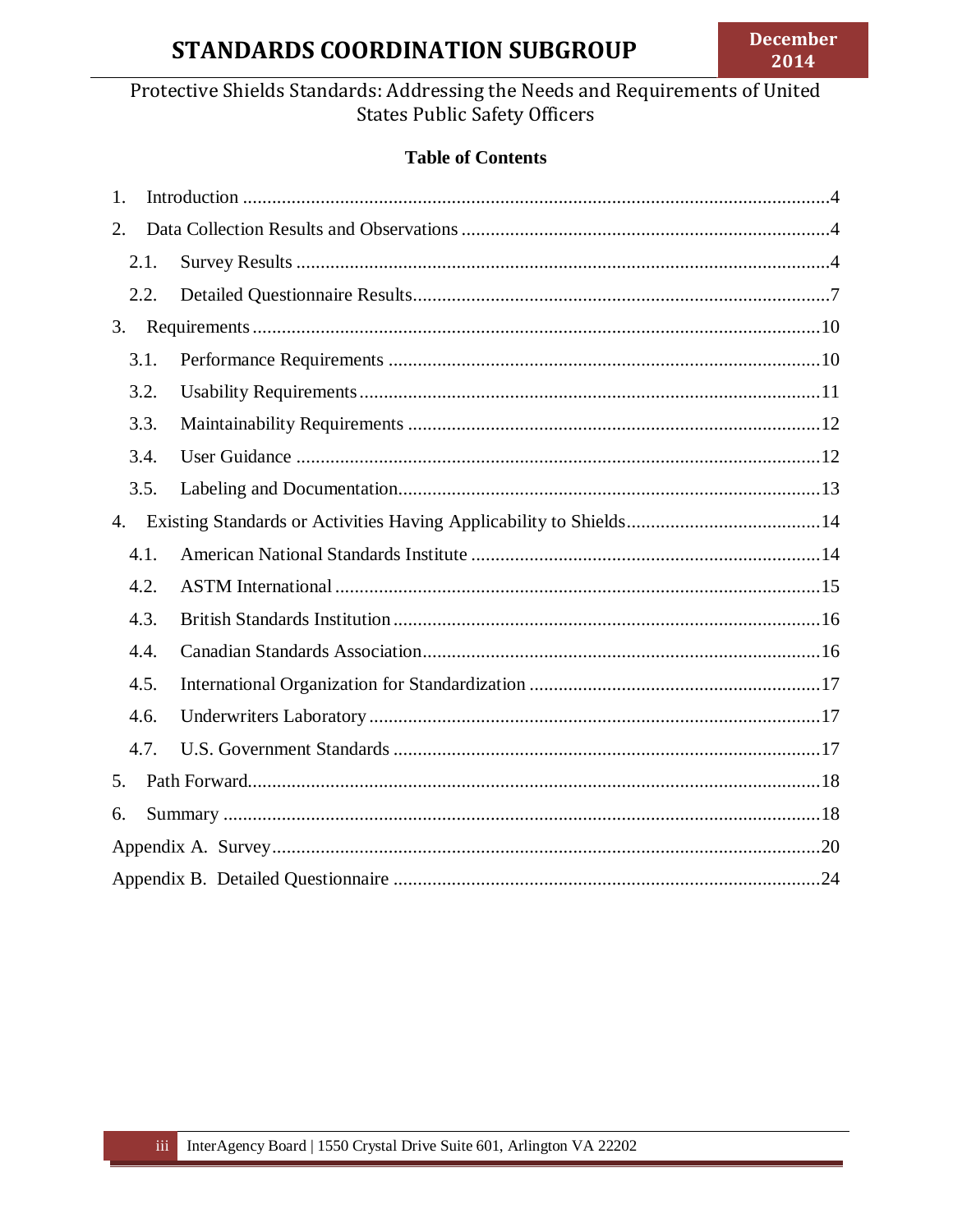#### <span id="page-3-0"></span>**1. Introduction**

The InterAgency Board for Equipment Standardization and Interoperability (IAB) is a collaborative panel of emergency preparedness and response practitioners, federal employees, and subject matter experts representing a wide array of technical expertise. The IAB facilitates the exchange of knowledge and ideas to improve national preparedness and promote interoperability and compatibility among local, state, and federal response communities. One of the missions of the IAB is to advocate for and assist with the development and implementation of performance criteria, standards, test protocols, and technical, operating, and training requirements for all-hazards incident response equipment.

In 2013, the IAB identified a need for one or more new standards to define performance requirements and test methods for protective shields used by United States (U.S.) public safety officers, including tactical and patrol law enforcement, bomb squads, corrections, fire fighters, and emergency medical services (EMS). These officers purchase and carry handheld ballistic and riot shields to be used in the course of their duties and need to have confidence that these shields will perform as expected, which is the purpose for standards. As an initial step in the development of such standards, the National Institute of Justice (NIJ) requested that the IAB determine the current needs and requirements of public safety practitioners for protective shields and a develop a path forward for the development of standards.

The IAB convened a group of practitioners<sup>1</sup> and subject matter experts to perform this work, and this report will be used as a starting point for development of new standards. End user perspectives and other data were collected via practitioner discussions, a simple survey (See Appendix A) to the IAB membership and other practitioners having experience with shields, and a detailed questionnaire (See Appendix B) to a subset of those who responded to the survey.

Based on practitioner input, subject matter experts in standards and conformity assessment developed requirements, identified relevant existing standards, and outlined a path forward for developing new standards.

#### <span id="page-3-1"></span>**2. Data Collection Results and Observations**

#### <span id="page-3-2"></span>**2.1. Survey Results**

51 responses were received from the following categories of practitioners:

• 24 law enforcement.

 $\overline{\phantom{a}}$ <sup>1</sup> This report reflects the experience and perspectives of the participants and their agencies only and is not based on a nationwide survey of practitioners.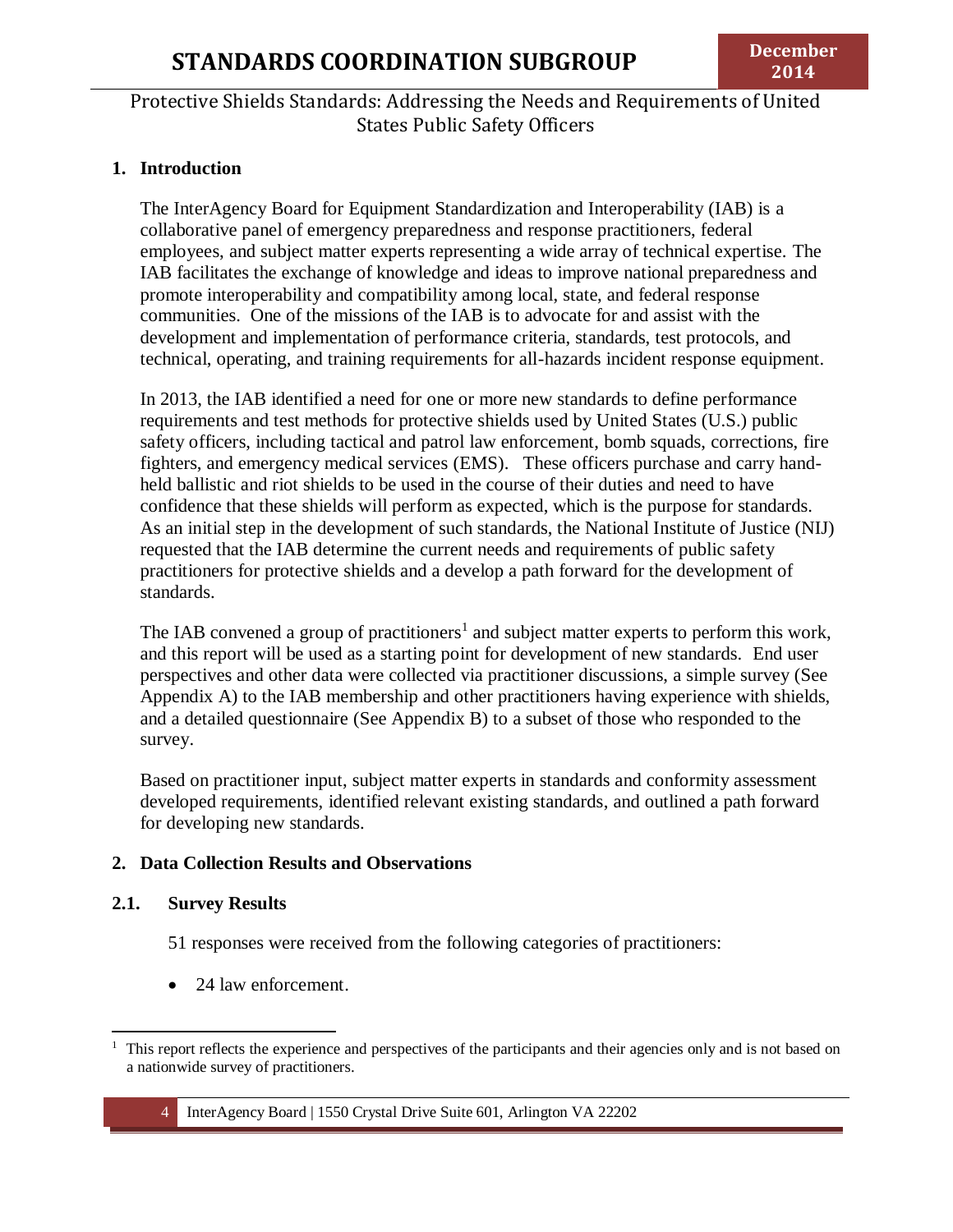- 2 corrections.
- 10 fire fighter.
- 2 military.
- 13 other, such as emergency managers, emergency medical services.

The surveys identified responders who uses shields, the types of shields used, operational scenarios in which shields are used, the expected protection, and other important characteristics of shields. The findings are summarized within this section.

Law enforcement and corrections are currently the largest users of ballistic shields and riot shields. Fire fighters and EMS technicians are beginning to use ballistic shields in high crime neighborhoods where ballistic threats are likely to be encountered.

Ballistic shields are used primarily by law enforcement officers in situations where there is an expected ballistic threat, including high-risk warrant entry, tactical entry, barricaded subject response, officer/victim rescue, active shooter response, and negotiations. The shield is carried until the ballistic threat is eliminated, and then the shield is discarded, due to its weight, until the mission is completed. Ballistic shields are also routinely used during explosive breaching entry to protect officers from secondary fragments, such as door and structure fragments, resulting from the explosion. Ballistic shields are sometimes used in suicide bomber approach and explosive device perimeter activities; however, officers typically do not expect the ballistic shield to protect against fragmentation or blast overpressure from an explosive device.

Ballistic shields are usually made from aramid, polyethylene, or composite materials. If the shield incorporates a view port, the lens is usually made from transparent polycarbonate, acrylic, or similar plastic. Users of ballistic shields expect them to protect against the threats below, which are listed in order of priority:

- 1) Handgun.
- 2) Shotgun.
- 3) Rifle.
- 4) Blunt impact.
- 5) Other: Edged weapons, crossbows, hunting bows, chemicals, liquids, thrown missiles, burning materials.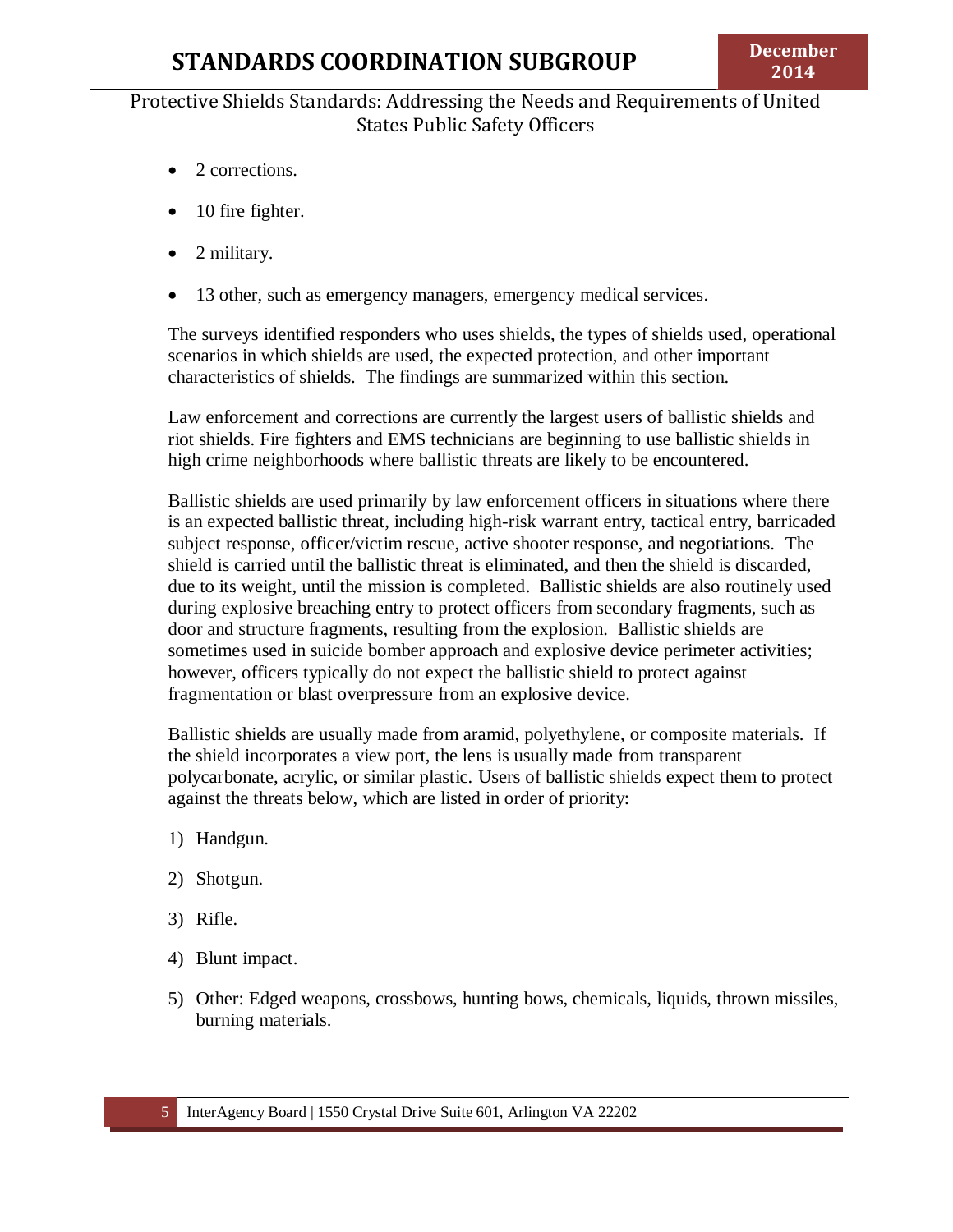Riot shields are usually made from transparent polycarbonate that is resistant to blunt impacts. Riot shields are typically used for riot control in public areas and correctional facilities and for cell extractions within correctional facilities or jails. Other uses of riot shields are for securing the scene following an active shooter incident (e.g., clearing a building, crowd control) and for protection or herding in an incident involving animals.

Other characteristics of importance, besides protection, are described below:

- Coverage: Amount of coverage is by far the most important coverage characteristic, followed by shape of the shield, then curvature of the shield.
- Usability: Ergonomic issues, such as total weight, weight distribution, grips, and supports, are of critical importance to users. Viewport characteristics, including visibility, field of view, and position on shield are the second most important usability aspects. Operational aids, such as self-standing props, built-in lights, and wheels are next in importance. Ease of assembly is somewhat important.
- Maintainability: Ruggedness is of primary importance to the user because the shields are routinely dropped when no longer needed during an incident (i.e., once the threat has been eliminated). The edges of the shield are especially susceptible to damage from dropping, so enhanced ruggedness around the edges is critical. Other maintainability characteristics of importance are below and listed in order of priority:
	- 1) Ease of cleaning.
	- 2) Resistance to damage from exposure to temperature extremes.
	- 3) Resistance to absorption of liquids.
	- 4) Ability for the user to replace items, including viewports and batteries.

In addition to characteristics, users identified the following information that should be provided by a supplier with each shield:

- 1) Identification and description of the type of threat protection provided.
- 2) Care and maintenance guidance.
- 3) Size dimensions and weight.
- 4) Warranty period and what is covered by the warranty.
- 5) Safety precautions.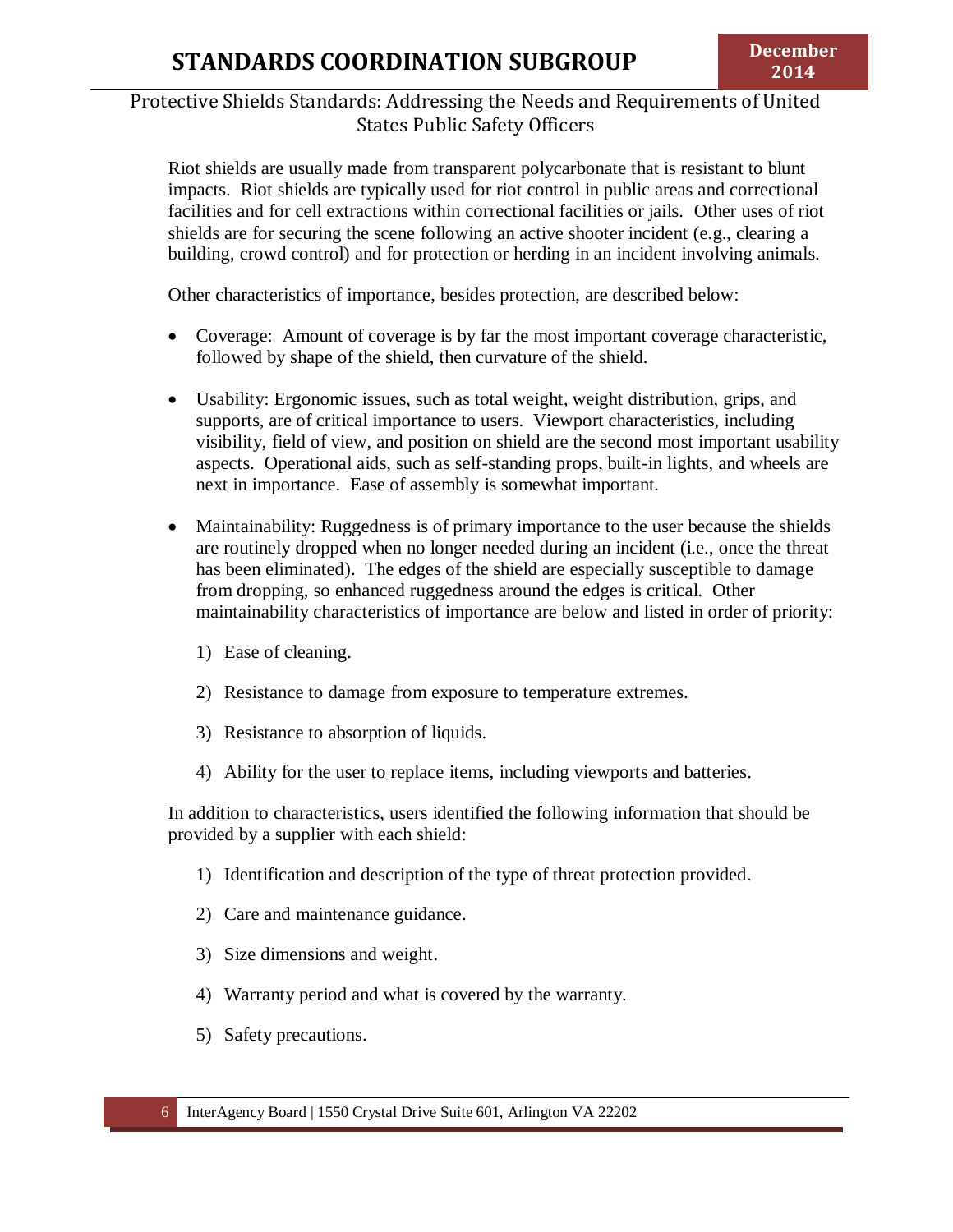- 6) Recommended training.
- 7) Instructions for proper use.
- 8) Information on interoperability and compatibility with other responder equipment.

#### <span id="page-6-0"></span>**2.2. Detailed Questionnaire Results**

The detailed questionnaire was completed by the end users contributing to this report (see listing of end users in Table 1) and currently using shields on a regular basis. The questionnaire is included in Appendix B, and the responses for each question are summarized in this section.

**Item 1**: Types of shields used

Users identified more than a dozen different ballistic shield models that they use, and the manufacturers of all claim compliance with NIJ Standard-0108.01, *Ballistic Resistant Protective Materials*, at specific levels noted below:

- o Type IIA (Lower Velocity .357 Magnum; 9 mm).
- o Type IIIA (.44 Magnum; Submachine Gun 9 mm).
- o Type III (High-Powered Rifle, 7.62 mm (308 Winchester)).
- o Type IV (Armor-Piercing Rifle, .30 caliber armor piercing (U.S. military designation APM2)).

Several models of riot shields were identified by users. No claims of conformity with any standard were found in manufacturer information for riot shields.

**Item 2**: Expected ballistic threat protection

End users expect a level of protection against all handguns and a level of protection against rifle rounds specified in NIJ Standard-0108.01 plus .223/5.56. Although NIJ-Standard-0108.01 does not address shotgun threats, practitioners indicated an expectation that their shields would protect against slugs, rifled slugs, and buckshot.

The basis for expected ballistic protection is most often manufacturer-provided information that may or may not include test data. A small number of agencies perform shields testing on their ballistic ranges prior to purchase, and only one performs additional testing at regular intervals (e.g., every three years) following purchase to verify lifecycle.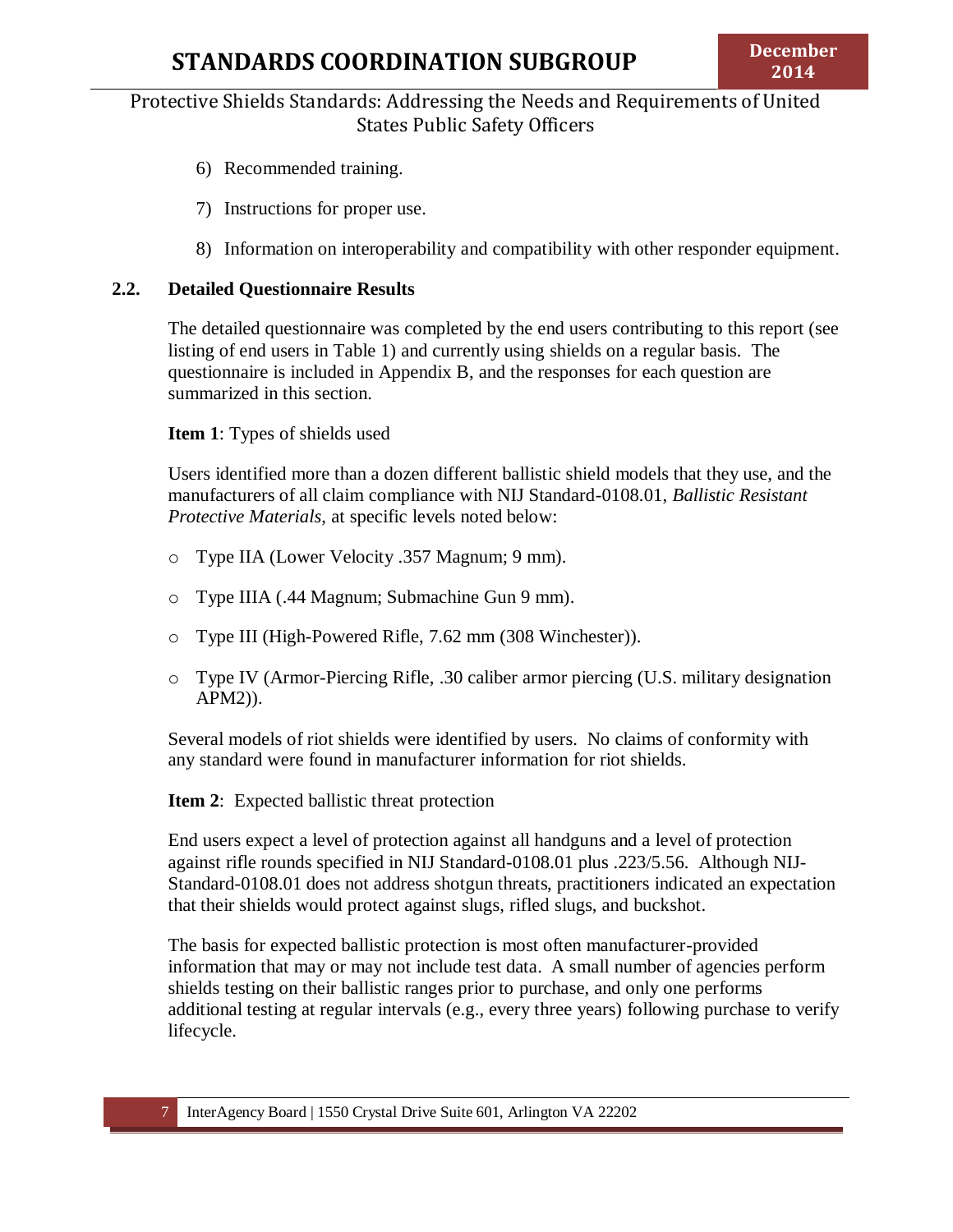There are two actions taken after a shield is hit with a ballistic threat. The most common action is to remove the shield from service, after which it may be used for training or demonstrations, kept as evidence, or discarded and replaced. The only other action taken is to return the shield to the manufacturer for inspection and determination of serviceability.

#### **Items 3 and 4**: Expected fragmentation protection

Users expect the shield to provide an amount of protection against fragmentation resulting from explosive breaching of a locked door or a bullet hitting a structure (e.g., wall, door, etc.). Most users understand that shields are not intended to protect against fragmentation or blast overpressure from an improvised explosive device, although some minimal fragmentation protection is hoped for.

The action taken after a shield is hit with fragments depends on the level of apparent damage and the type of fragments impacting the shield. The shield is inspected to determine whether to remove it from service or keep it in service. This inspection may be done by agency personnel or the manufacturer and may involve visual examination only or may involve X-raying the shield. If only superficial damage is observed, such as scratching the shield or penetration of the shield's cover/carrier by fragments, the shield will be mended, if possible, and kept in service. If inspection reveals a penetration of the protective materials, the shield will be removed from service and either used for training or demonstrations, kept in evidence, or discarded and replaced.

#### **Item 5**: Blunt impact threat protection

Riot shields are expected to protect against blunt impact threats during riot/crowd control, cell extraction, and similar activities. Blunt impact threats experienced by users include the following:

- o Hand-delivered blunt objects, such as mop and broom handles, sticks, bats, and improvised weapons.
- o Hand-thrown objects, such as rocks, bricks, bottles, books, and improvised spears.
- o Large objects, such as locker boxes (>25 lbs.) and furniture.
- o Kicking, punching, and body impacts.

Actions taken after a shield is exposed to blunt impacts are similar to those for exposure to fragments.

**Items 6 and 7**: Failures and typical wear and tear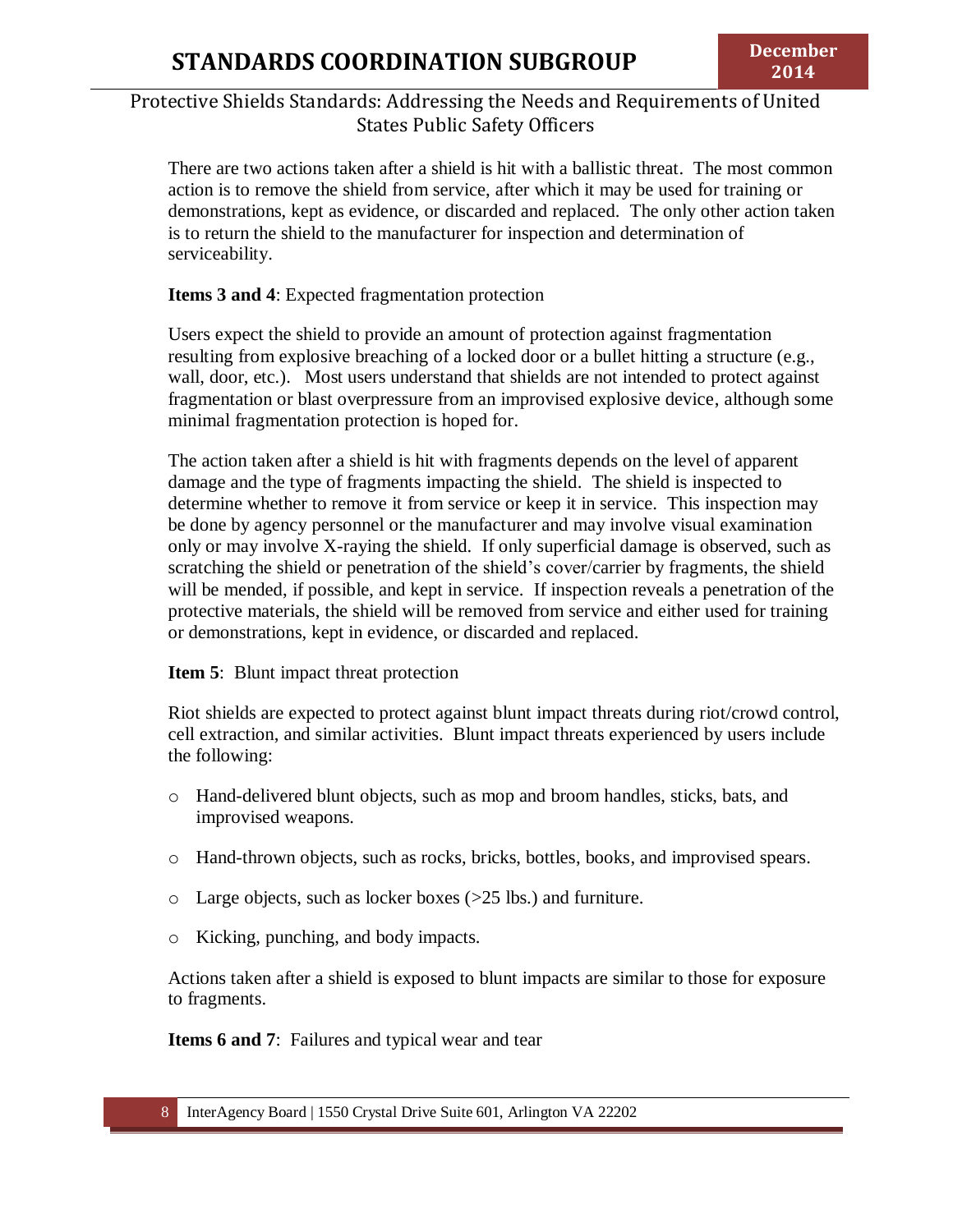Due to the operational conditions in which they are used, shields regularly experience heavy wear and tear, including being dropped, trampled, thrown, kicked, impacted, nicked, scratched, slammed in doors, and rained on. Shield edges are especially vulnerable to damage, such as fraying and deteriorating. Other reported ballistic shield failures include broken hand/arm grips or straps, cracked or broken viewports, and broken lights or light switches. The single reported riot shield failure is snapping below the hand/arm grips and above where the officer would rest or place a knee against the shield.

#### **Item 8**: Exposure to biological and chemical hazards

Shields may be exposed to biological or chemical hazards during use. Blood-borne pathogens from blood, urine, feces, sweat, and toilet water are very likely to get on shields during an incident. Chemical munitions, such as oleoresin capsicum (OC) spray, may be deployed while shields are being used and are likely to get on the shields. In correctional facilities, shields are routinely exposed to chemical cleaners thrown by inmates. It is expected that shields will continue to provide protection following exposure to these hazards.

#### **Item 9**: Cleaning of shields

The process for cleaning shields depends on the agency and what the shield is exposed to. For superficial soiling, cleaning may involve wiping with a dry cloth, wiping with a wet cloth, rinsing with water followed by wiping, or washing with soap and water. If a shield has been exposed to blood or other biological materials, a disinfectant, such as a bleach solution, is used. It is expected that shields will continue to provide protection following exposure to cleaning solutions.

#### **Item 10**: Typical storage

Storage conditions for shields differ among agencies. The worst case condition identified is storage in vehicles, either in passenger compartments, trunks, or other stowage. The conditions in vehicles can vary greatly depending on the geographic location and weather. In-vehicle temperatures can range from below 0  $\degree$ F to above 160  $\degree$ F, with humidity also greatly variable. Such extreme high temperatures have caused warping of shields. There could be exposure to ultraviolet light for shields stored in the passenger compartment; however, most are stored in compartments that do not allow exposure to sunlight. Some agencies store shields indoors with at least marginal climate control, and the shields are either hung on brackets or leaned against a vertical surface. It is expected that shields will continue to provide protection following exposure to temperature extremes and humidity.

#### **Item 11**: Procurement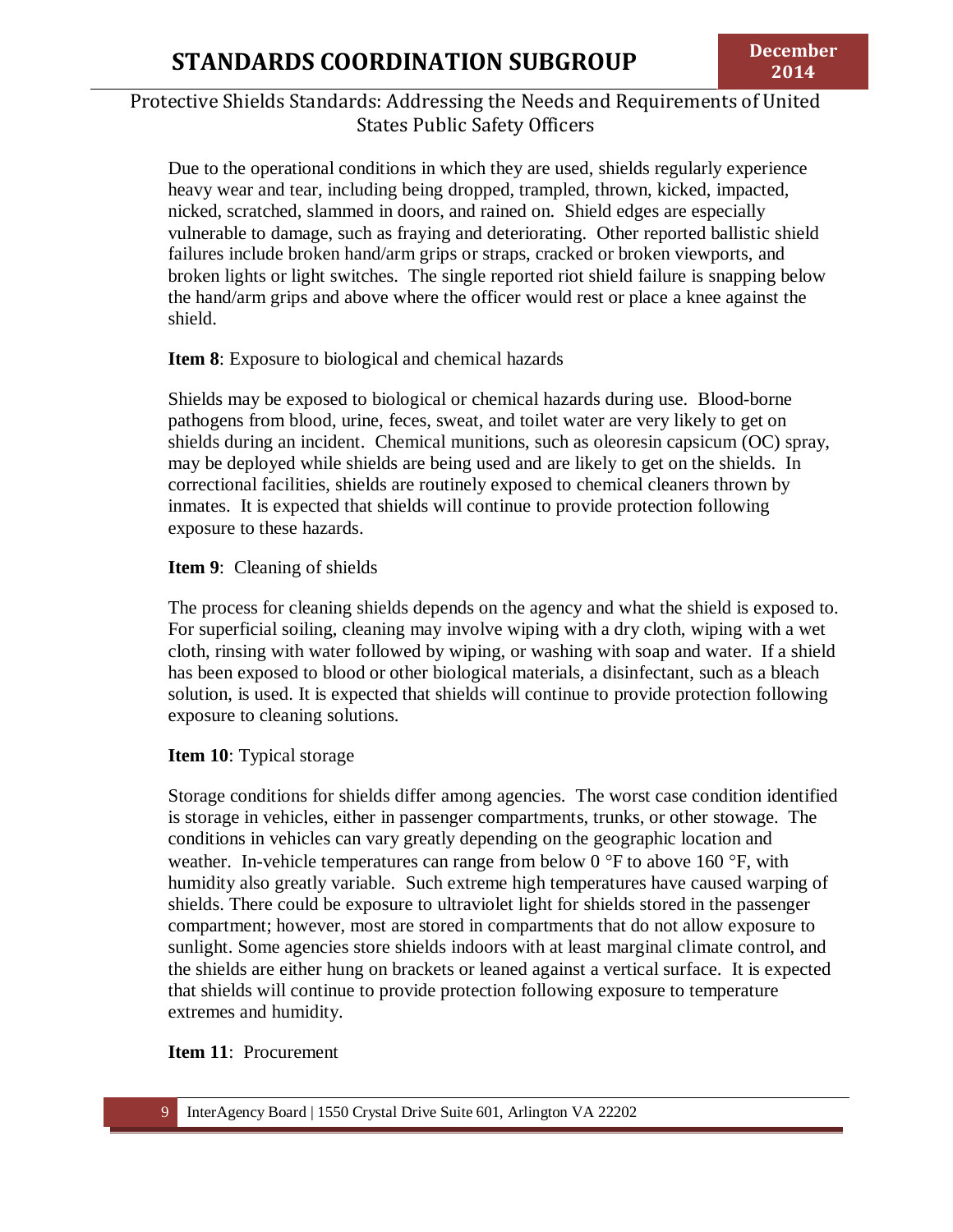The users were asked about the procurement process for shields, and almost all noted that end users are involved in the process or have final approval of the purchase; however, most stated that manufacturer claims are their primary source of information since no standards or certification programs specifically for shields exist.

#### **Item 12**: Expected service life

The expected service life for shields varies depending on the type (e.g., ballistic or riot) and materials, manufacturer, and viewpoint of the user. Responses to the expected service life for ballistic shields included at least five years, until the manufacturer's expiration date, until hit with a ballistic threat, or until inspection is failed. Riot shields are expected to last indefinitely unless damaged during use.

#### **Item 13**: Injuries due to shield use

Many users of ballistic shields noted that they know of no injuries due to using a shield, but the most common injuries identified are shoulder, forearm, and wrist injuries due to the weight of the shields. Trips and falls caused by temporarily discarding the shield after the ballistic threat is eliminated are also hazards that have been experienced.

#### <span id="page-9-0"></span>**3. Requirements**

The end user information documented in Section 2 was evaluated by standards and conformity assessment experts and is expressed in terms of requirements within this section.

### <span id="page-9-1"></span>**3.1. Performance Requirements**

#### **3.1.1.** Ballistic Protection

Shields claimed to protect against ballistic threats must be resistant to complete penetration and should be tested against a number of handgun, rifle, and shotgun rounds representing those expected in the operating environment. Resistance to backface deformation is desired in areas of the shield intended to be in contact with the human body (e.g., hand grips). It is recommended that the performance levels specified in the most current version of NIJ Standard-0101 be adopted for shields (*Note: NIJ Standard-0101.07 is currently being developed*).

The following items must be considered:

Near-edge shots are of concern (i.e., shots within one inch of the shield edge).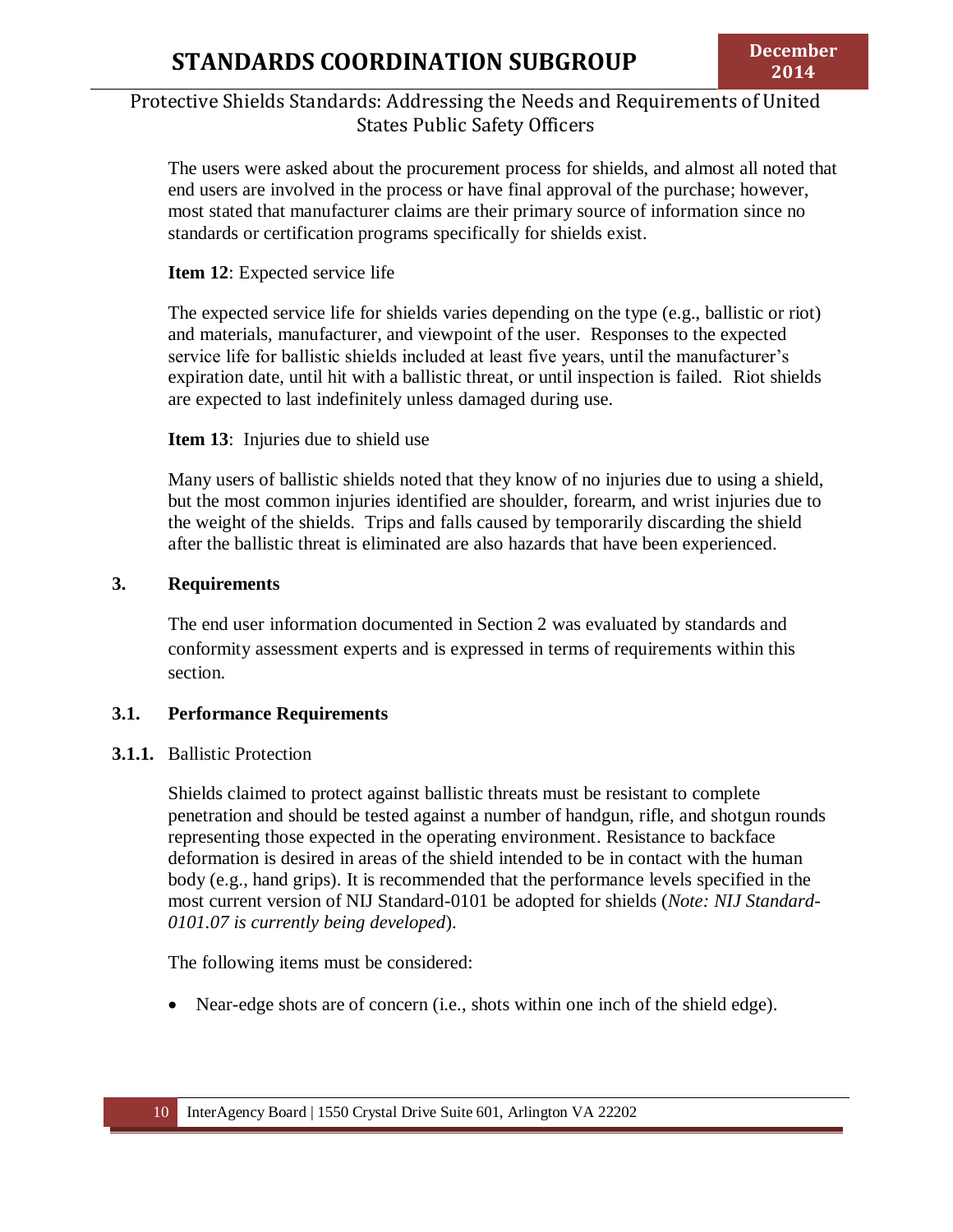- Multiple shots are of concern, and it is recommended that any test methods require a multi-shot group (possibly two or three) within a specified diameter pattern that can be randomly moved around during testing to be sure that test cannot be manipulated.
- Discontinuities or points of apparent weakness must be tested. For this reason, it is important that a build sheet and diagram of construction be provided for the shield model.
- Any attachments and attachment points of the shield must be tested and demonstrate that protection is not reduced nor are any secondary projectiles produced.
- Factory-installed mounting points or attachments for additional equipment must not negatively impact ballistic performance.

#### **3.1.2.** Fragmentation Protection

Shields claimed to protect against fragmentation must be resistant to complete penetration and should be tested using fragment simulating projectiles representing those encountered during explosive breaching.

#### **3.1.3.** Impact Protection

Shields claimed to protect against impact must be resistant to damage from impacts by blunt and sharp objects and should be tested using simulated test threats representing those expected in the operating environment. Testing methods must take into account the distance between shield and test threat, the test threat delivery method (representing hand-delivered or thrown), and impact velocity.

Any viewports or transparent materials intended for viewing must be resistant to cracking, crazing, shattering, or other damage from anticipated threats (per ANSI specification Z87).

### <span id="page-10-0"></span>**3.2. Usability Requirements**

#### **3.2.1.** Ergonomics

- The total weight and weight distribution of the shield must not negatively impact the user's ability to perform tasks required during tactical operations.
- Grips and supports must allow the user to comfortably hold and position the shield.

#### **3.2.2.** Viewports and Viewing Areas

Any transparent regions of the shield intended for viewing must be resistant to haze,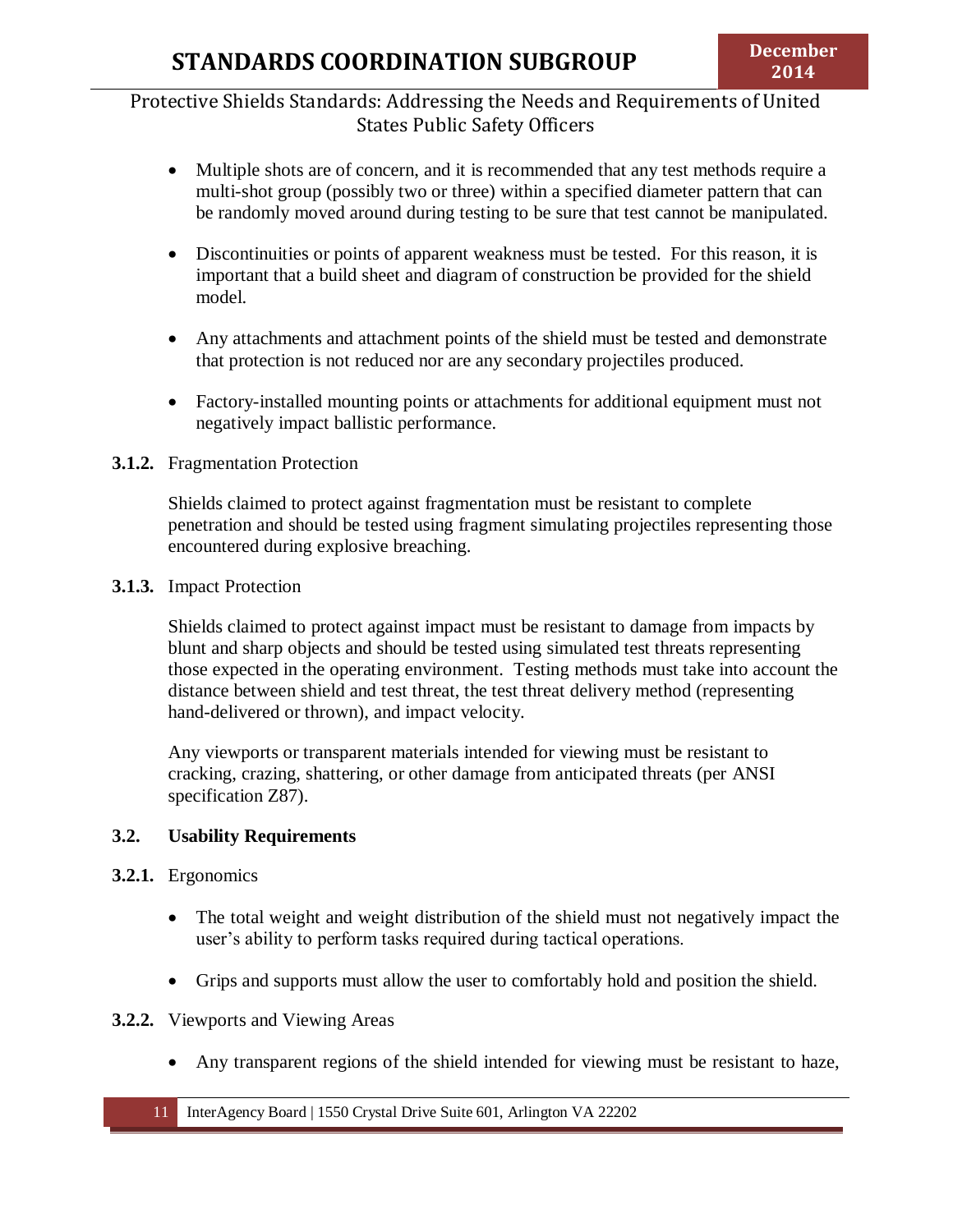distortion, discoloration, darkening, and other degradation that could negatively impact the user's ability to see through the transparent region.

#### <span id="page-11-0"></span>**3.3. Maintainability Requirements**

#### **3.3.1.** Environmental Resistance

All shields must be able to withstand environmental conditions encountered during use and continue to provide protection. This capability should be assessed by performing the following conditioning:

- 1) The shield must withstand heat and cold since transport and storage in a vehicle are typical. The shield must be subjected to hot and cold extremes with testing of protective capabilities performed in each condition. Humidity must be included in the conditions.
- 2) The shield must be exposed to temperature cycling prior to testing to simulate degradation over time.
- 3) The shield must be exposed to water submersion prior to testing.
- 4) The shield must be exposed to solar radiation prior to testing.

The shield must demonstrate resistance to dropping by the user, and this may be accomplished by conditioning prior to testing of protective capabilities.

### <span id="page-11-1"></span>**3.4. User Guidance**

It is recommended that a guidance document directed toward the end users be developed explaining details that cannot be addressed within equipment standards. Examples of such details are below:

- Coverage area of coverage, curvature and shape of shields.
- Location and size of viewport.
- Operational aids, such as self-standing props, built-in lights, and wheels.
- Purchasing considerations.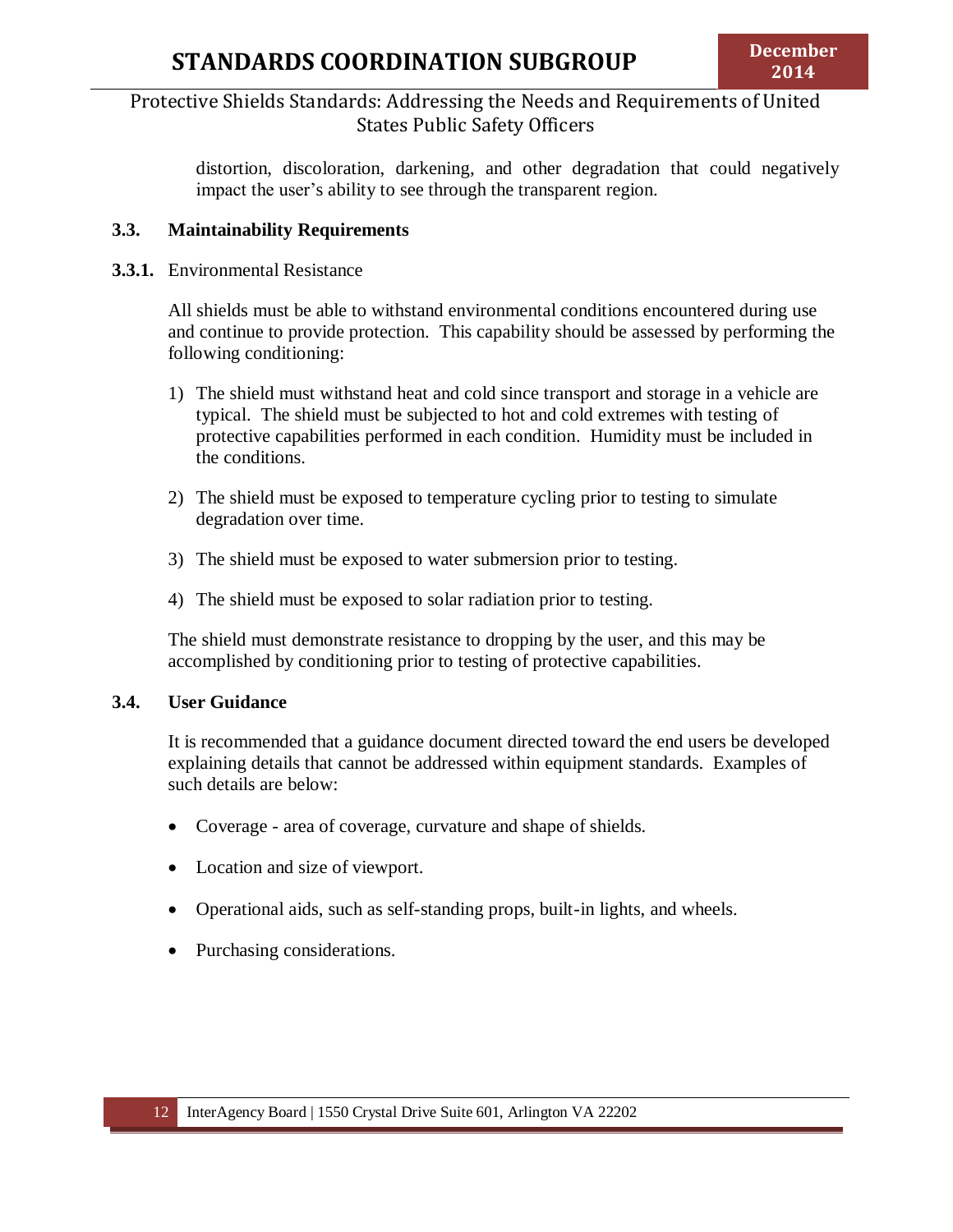## Protective Shields Standards: Addressing the Needs and Requirements of United States Public Safety Officers

#### <span id="page-12-0"></span>**3.5. Labeling and Documentation**

#### **3.5.1.** Shield Labeling

The shield must have a permanently fixed label containing the following information:

- Name and legal address of the supplier.
- Address of manufacturing location (city, state/province, country).
- Date of manufacture (i.e., month and year).
- Model number.
- Level of protection.
- Serial number.
- Mark of conformity indicating certification by an accredited certification body.
- Warranty period.

#### **3.5.2.** Documentation

The shield must have supplier-provided documentation including at least the following warnings, information, and instructions:

- Types of threats that the shield is designed to protect against.
- List of components and required accessories provided with the shield.
- Availability of replacement parts.
- Pre-use information as follows:
	- o Safety considerations.
	- o Recommendations and precautions regarding the application of public safety agency markings, labels, adhesives, paints, or other items after purchase.
	- o Instructions for assembly and precautions regarding installation of attachments or modifications to the shield.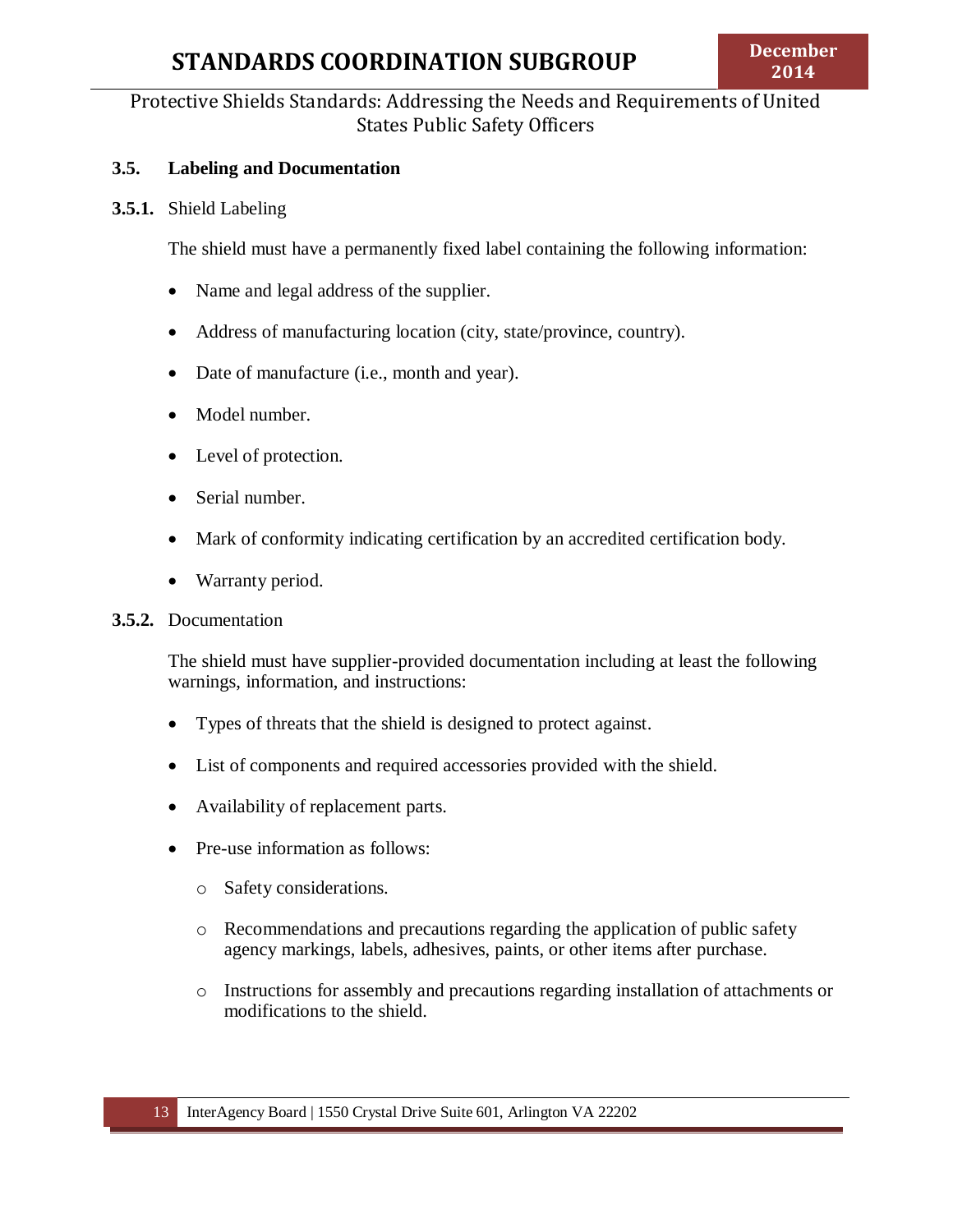- $\circ$  Warranty information, including time period and what the warranty covers (e.g., performance, workmanship and materials).
- Instructions for proper use as intended by the supplier.
- Training recommendations for shields.
- Care and maintenance, as follows:
	- o Cleaning instructions and precautions.
	- $\circ$  Recommended disinfection methods<sup>2</sup>.
	- o Recommended storage conditions and life expectancy under those conditions.
	- o Inspection details.
	- o Repair methods, where applicable.
	- o Recommendations about replacement of the shield.
	- o Retirement and disposal criteria and considerations.

### <span id="page-13-0"></span>**4. Existing Standards or Activities Having Applicability to Shields**

Given the requirements described in Section 3, research was done to identify standards that may be applicable to the assessment of protective shields, and standards appearing to be relevant are listed and described within this section. This is not an exhaustive listing of standards but rather is a basis from which to continue work.

- <span id="page-13-1"></span>**4.1.** American National Standards Institute (ANSI)
- **4.1.1.** ANSI/ASSE Z87.1-2003, *Occupational and Educational Personal Eye and Face Protection Devices*. 2003. Washington, DC: American National Standards Institute.

This standard sets forth criteria related to the description, general requirements, testing, marking, selection, care, and use of protectors to minimize or prevent injuries, from such hazards as impact, non-ionizing radiation and chemical type injuries in occupational and educational environments including, but not limited to, machinery operations, material welding and cutting, chemical handling, and assembly operations.

<sup>&</sup>lt;sup>2</sup> End users expect that shields will be exposed to biological hazards; however, there is no existing guidance for determining whether disinfection methods are successful. The best option currently is to follow manufacturer guidance for disinfecting shields.

<sup>14</sup> InterAgency Board | 1550 Crystal Drive Suite 601, Arlington VA 22202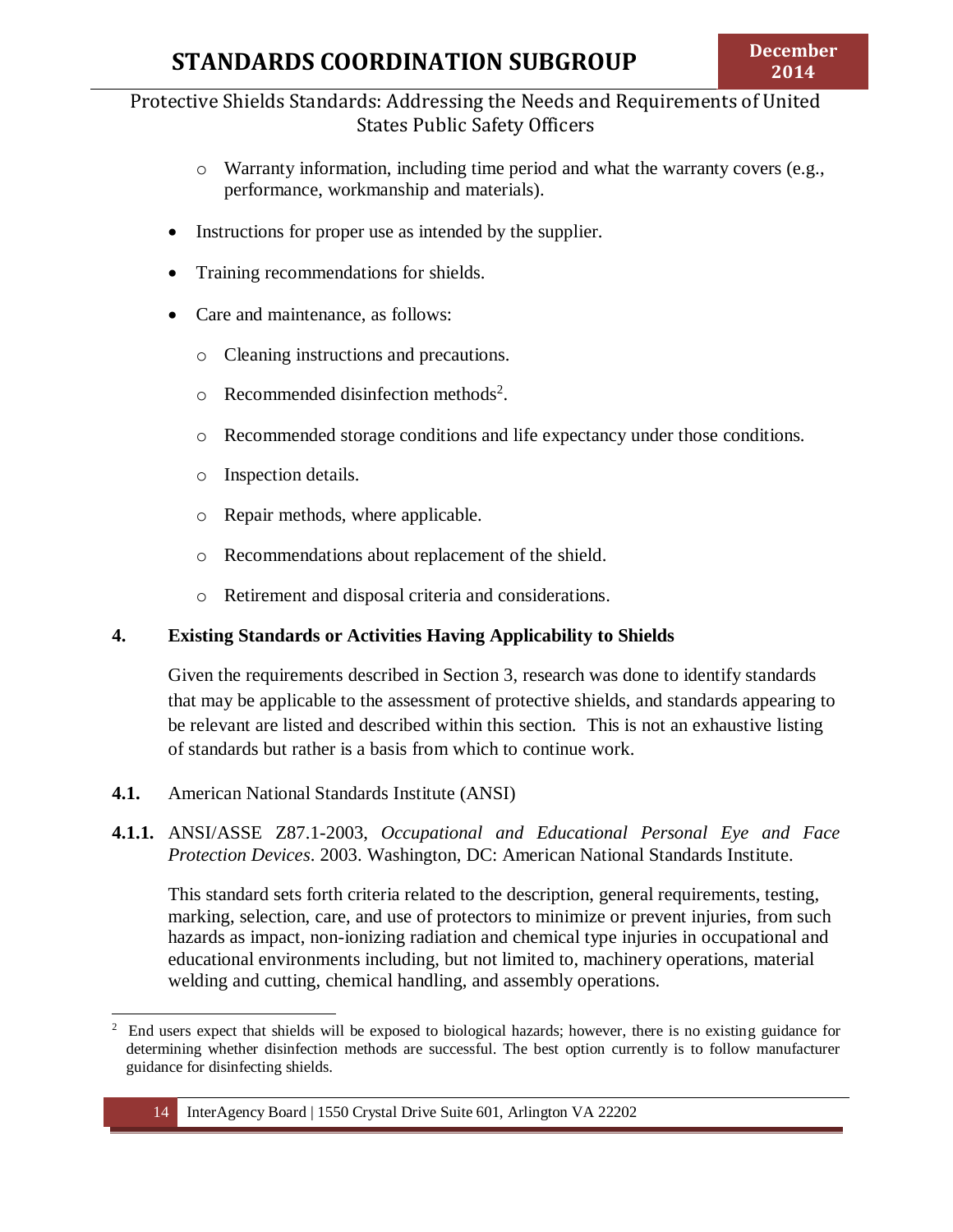- <span id="page-14-0"></span>**4.2.** ASTM International
- **4.2.1.** ASTM WK45341, Work item to develop a standard test method for ballistic resistant shields.

This document is currently under development. The standard will provide a standardized test method for evaluating a shield against a single ballistic threat and describe methodology for evaluating the shield strike face and the performance of the common elements found in a shield design (e.g., viewports, grips).

**4.2.2.** ASTM Standard D1003-00, 2000, *Standard Test Method for Haze and Luminous Transmittance of Transparent Plastics*, ASTM International, West Conshohocken, PA, 2000, DOI: 10.1520/D1003-00, [www.astm.org.](http://www.astm.org/)

This test method covers the evaluation of specific light-transmitting and wide-angle-lightscattering properties of planar sections of materials such as essentially transparent plastic. A procedure is provided for the measurement of luminous transmittance and haze.

**4.2.3.** ASTM Standard D1044-13, *Standard Test Method for Resistance of Transparent Plastic to Surface Abrasion*, ASTM International, West Conshohocken, PA, 2000, DOI: 10.1520/D1044, [www.astm.org.](http://www.astm.org/)

This standard test method describes a procedure for estimating the resistance of transparent plastics to one kind of surface abrasion by measuring the change in optical properties.

**4.2.4.** ASTM Standard F2912-11, *Standard Specification for Glazing and Glazing Systems Subject to Airblast Loadings*, ASTM International, West Conshohocken, PA, 2011, DOI: 10.1520/F2912-11, [www.astm.org.](http://www.astm.org/)

This specification covers exterior windows, glazing panels, glazed curtain walls, and other glazed protective systems used in buildings that may be subjected to intentional and accidental explosions. The specification is designed for all glazing, glazing systems, and glazing retrofit systems such as those fabricated from glass, glass-clad plastics, plastic, laminated glass, glass/plastic glazing materials, and organic coated glass.

**4.2.5.** ASTM Standard F1642–12, *Standard Test Method for Glazing and Glazing Systems Subject to Airblast Loadings*, ASTM International, West Conshohocken, PA, 2012, DOI: 10.1520/F1642-12, [www.astm.org.](http://www.astm.org/)

This test method sets forth procedures for the evaluation of hazards of glazing or glazing systems against airblast loadings. The data obtained from testing under this method shall be used to determine the glazing or glazing system hazard rating using ASTM Standard F2912. This test method is designed to test and rate all glazing, glazing systems, and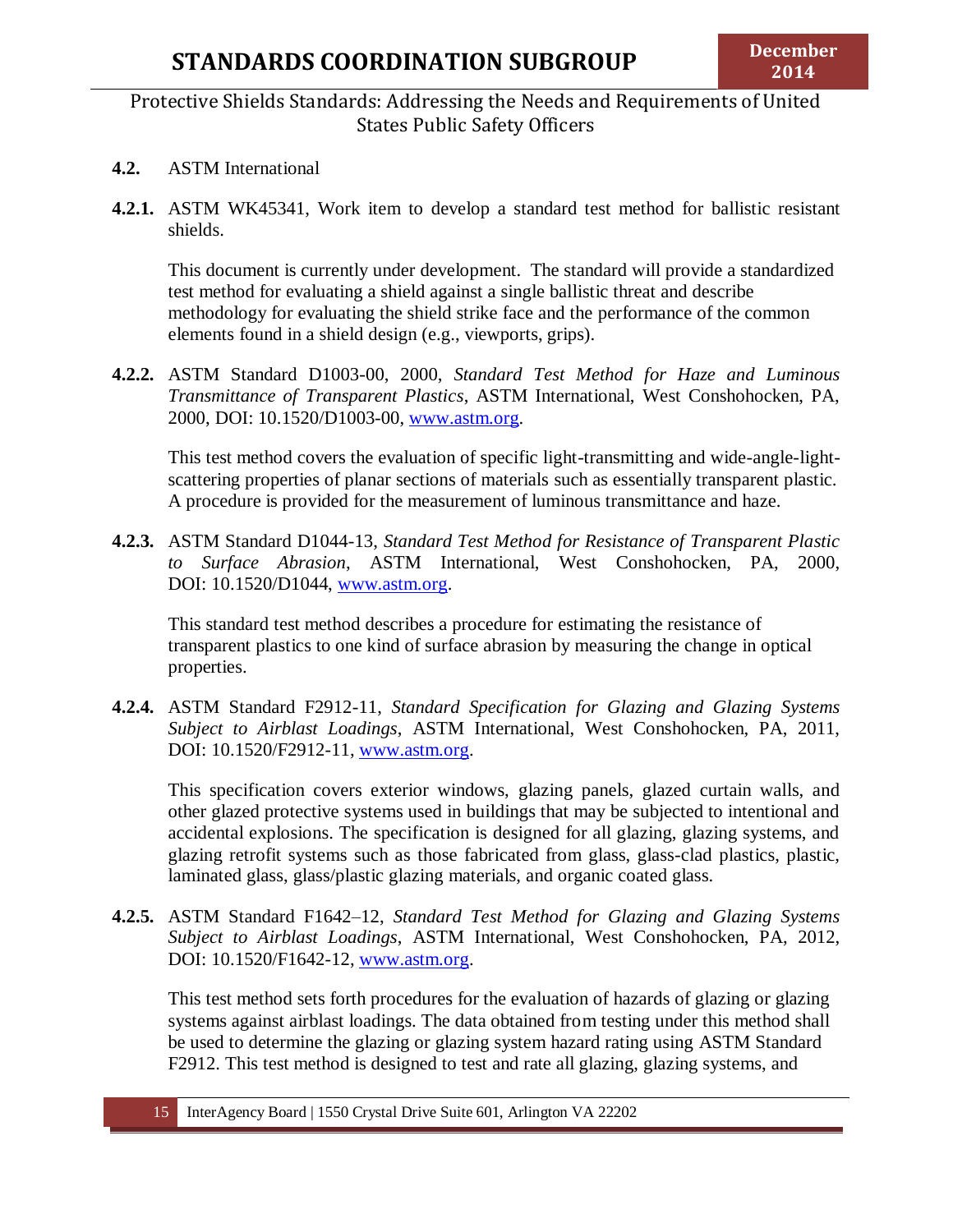glazing retrofit systems including, but not limited to, those fabricated from glass, plastic, glass-clad plastics, laminated glass, glass/plastic glazing materials, and film-backed glass.

**4.2.6.** ASTM Standard F1233 - 08(2013), Standard Test Method for Security Glazing Materials And Systems, ASTM International, West Conshohocken, PA, 2013, DOI: 10.1520/F1233, [www.astm.org.](http://www.astm.org/)

This test method sets forth procedures whose purpose is limited to the evaluation of the resistance of security glazing materials and systems against the following threats: *Ballistic Impact, Blunt Tool Impacts, Sharp Tool Impacts, Thermal Stress,* and *Chemical Deterioration.*

- <span id="page-15-0"></span>**4.3.** British Standards Institution
- **4.3.1.** BS 7971-3:2002 *Protective clothing and equipment for use in violent situations and in training. Personal defence shields. Requirements and test methods*, British Standards Institution, London, United Kingdom, 2002, [www.bsigroup.com.](http://www.bsigroup.com/)

The standard addresses two levels of protection. Level 1 is the lower level of protection and requires the shield to pass a blunt and pointed impact test after both storage at 20 degrees centigrade and after being subject to flammability pre-treatment. Level 2 is a higher level of protection in that it requires the same tests as Level 1 plus additional requirements. Level 2 requires impact tests when subject to exposure to various chemicals and an edge impact cut test to simulate a machete-type attack. This test involves the shield being placed vertically under a falling carriage fitted with a sharp blade striker. The penetration of the blade into the edge of the shield is measured.

- <span id="page-15-1"></span>**4.4.** Canadian Standards Association (CSA)
- **4.4.1.** CAN/CSA Z617-06 (R2011), *Personal Protective Equipment (PPE) for Blunt Trauma*. Canadian Standards Association, Mississauga, Ontario, 2006, [www.csagroup.org.](http://www.csagroup.org/)

This standard applies to personal protective apparel intended to provide protection to the torso, arms, and legs, including joints, of correctional officers and law enforcement personnel from blows with blunt objects (e.g., rocks, stones, glass bottles, pipes, baseball bats, wooden planks, etc.) during riots, inmate control situations, and in any other situation in which there is a threat of violent attack to the torso, arms, and legs.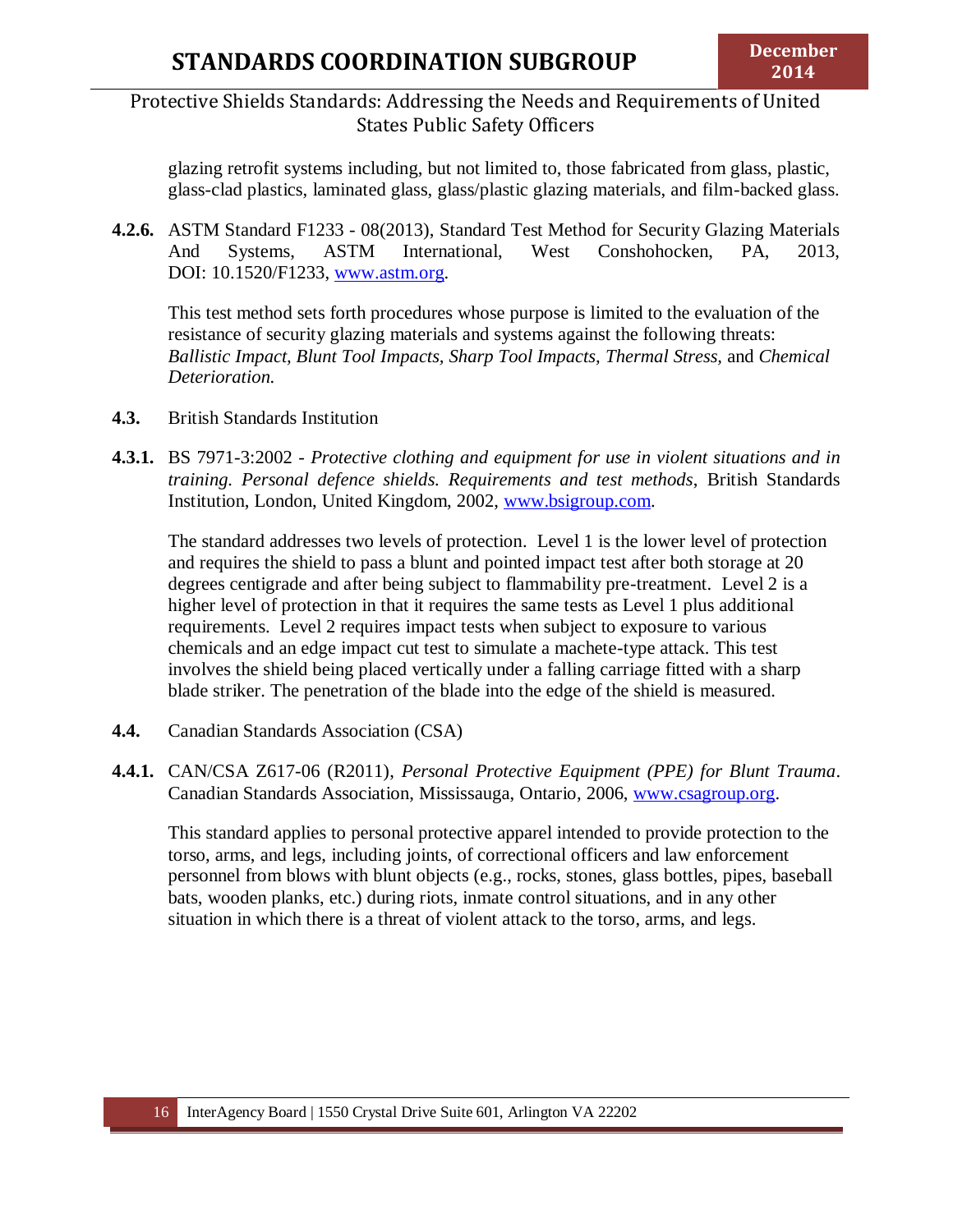## Protective Shields Standards: Addressing the Needs and Requirements of United States Public Safety Officers

- <span id="page-16-0"></span>**4.5.** International Organization for Standardization (ISO)
- **4.5.1.** ISO 13468-1:1999, *Plastics--Determination of the Total Luminous Transmittance of Transparent Materials*, International Organization for Standardization, Geneva Switzerland, 1999, [www.iso.org.](http://www.iso.org/)

This standard covers the determination of the total luminous transmittance, in the visible region of the spectrum, of planar transparent and substantially colorless plastics, using a double-beam scanning spectrophotometer.

**4.5.2.** ISO 14782:1999, *Plastics--Determination of Haze of Transparent Materials*, International Organization for Standardization, Geneva Switzerland, 1999, [www.iso.org.](http://www.iso.org/)

This standard specifies a method for the measurement of haze, an optical property resulting from wide-angle scattering of light, in transparent and substantially colorless plastics.

- <span id="page-16-1"></span>**4.6.** North Atlantic Treaty Organization (NATO)
- **4.6.1.** STANAG 2920 (Edition 2), *Ballistic Test Method for Personal Armor Materials and Combat Clothing*, NATO Standardization Agency, Brussels Belgium, 2003.
- **4.7.** Underwriters Laboratory (UL)
- **4.7.1.** UL 752, *Standard for Bullet-resisting Equipment*, Underwriters Laboratory, Northbrook, IL, 2013, [www.ul.com.](http://www.ul.com/)

These requirements cover materials, devices, and fixtures used to form bullet-resisting barriers which protect against robbery, holdup, or armed attack such as those by snipers. This standard can also be used to determine the bullet resistance of building components that do not fit the definition of equipment, such as windows, walls, or barriers made out of bullet resistant materials.

- <span id="page-16-2"></span>**4.8.** U.S. Government
- **4.8.1.** MIL-DTL-43511D, *Detail Specification, Face Shields, Flyer's Helmet, Polycarbonate*, U.S. Department of Defense, Washington, DC, 2006.

This specification covers general and performance requirements for curved polycarbonate flyer's helmet visors worn by aircrew personnel.

**4.8.2.** MIL-STD-662F, *V50 Ballistic Test for Armor*, U.S. Department of Defense, Washington,

17 InterAgency Board | 1550 Crystal Drive Suite 601, Arlington VA 22202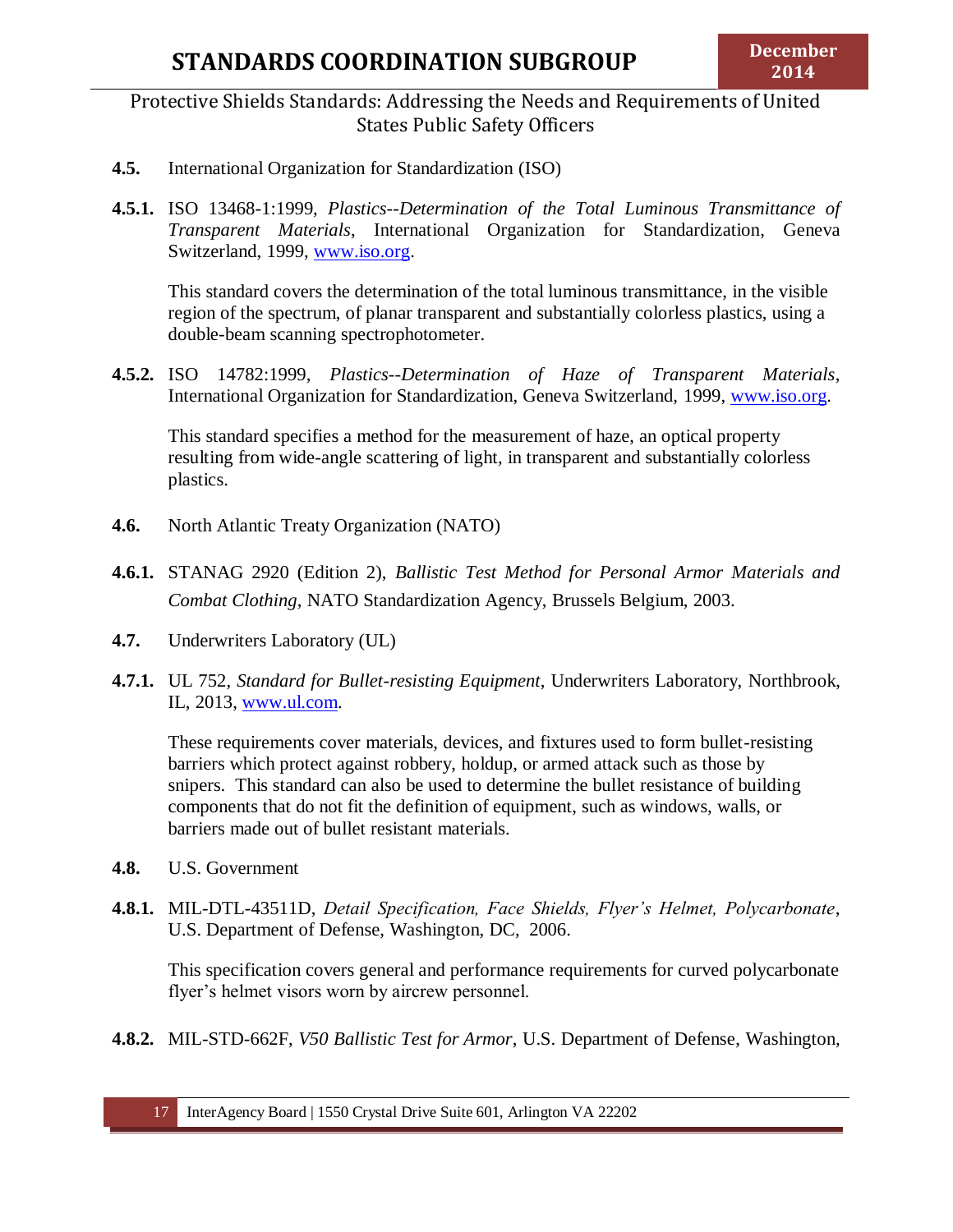### DC, 1997.

The purpose of this standard is to provide general guidelines for procedures, equipment, physical conditions, and terminology for determining the ballistic resistance of metallic, nonmetallic and composite armor against small arms projectiles. Test threats include fragment simulating projectiles.

- **4.9.** United Kingdom
- **4.9.1.** UK/SC/5449, *Specification for Ballistic Test Method for Personal Armours and Lightweight Materials*, UK Ministry of Defence, Defence Clothing, Bicester, UK, 1996.

The aim of this specification is to establish guidelines for the conduct of ballistic tests which are designed to measure the level of protection which is provided by armours or the materials which are intended to be used in armours. Test threats may be fragment simulating projectiles.

#### <span id="page-17-0"></span>**5. Path Forward**

This document is intended to serve as a starting point for standards development activities addressing end user needs and requirements, and recommended next steps are outlined below:

- 1) Evaluate existing standards (those listed within Section 4 and others) against the requirements of Section 3 to determine those standards that should be adopted or adapted as part of a suite of protective shields standards.
- 2) Identify new standards that are needed, including test methods, specifications, guides, or practices.
- 3) Identify and contact appropriate standards development organizations regarding interest and willingness to lead or participate in the effort.
- 4) A comprehensive plan for developing a suite of standards should be created, and the plan should identify needed resources, including stakeholder organizations, types of expertise, research, and funding.

#### <span id="page-17-1"></span>**6. Summary**

Protective shields are currently in use by many responders who need to have confidence that their shields will perform as expected. While there are many applicable standards that may have relevance to protective shields, standards development work is required to fully meet the needs and requirements of U.S. public safety officers. The IAB has a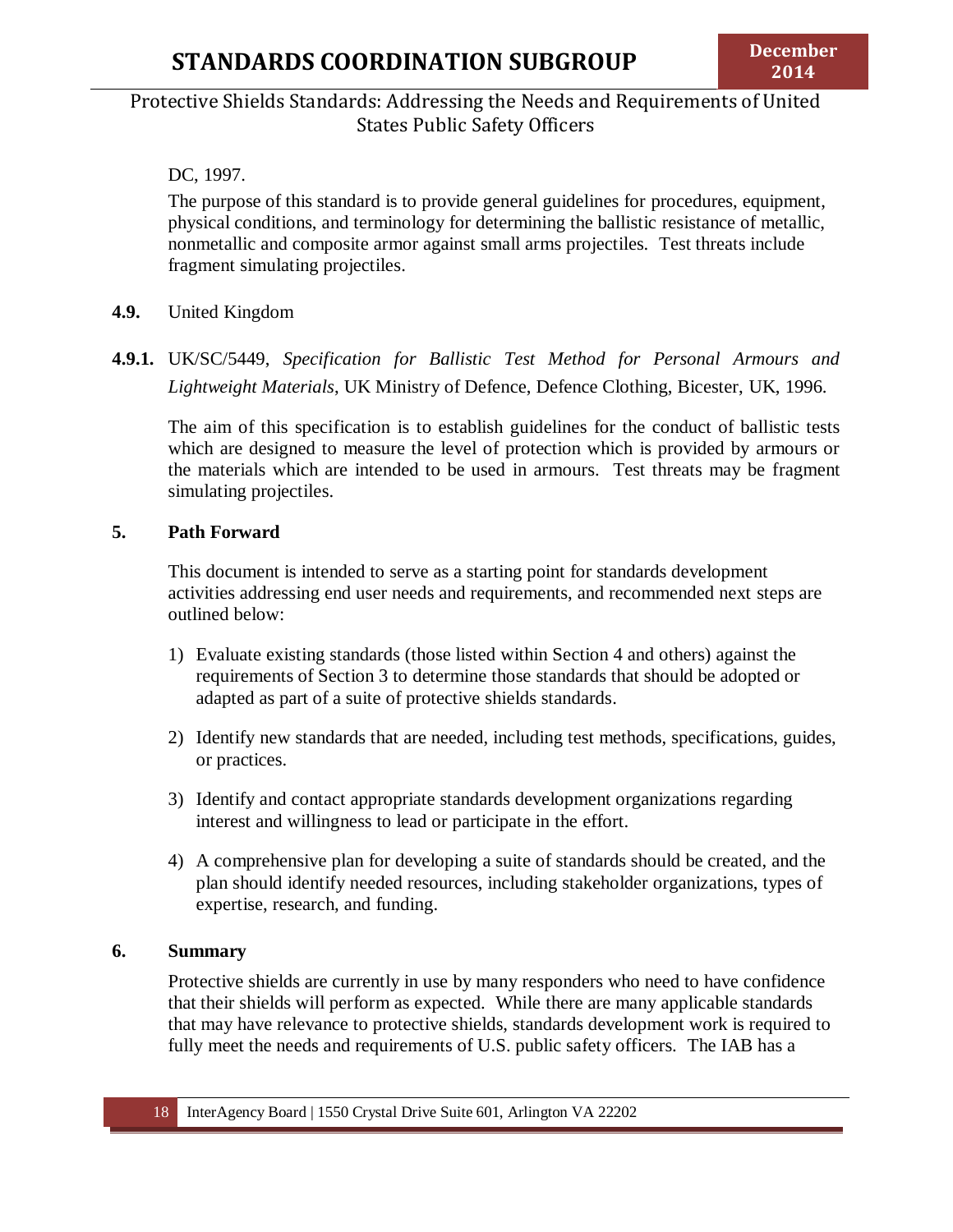broad base of shields users and technical experts with relevant experience and knowledge that can assist in development of standards.

\*\*Please contact the InterAgency Board at  $\frac{info@interagencyboard.us}{info@interagencyboard.us}$  with any comments, feedback, and questions. Additional information on the InterAgency Board is available at [www.IAB.gov.](http://www.iab.gov/)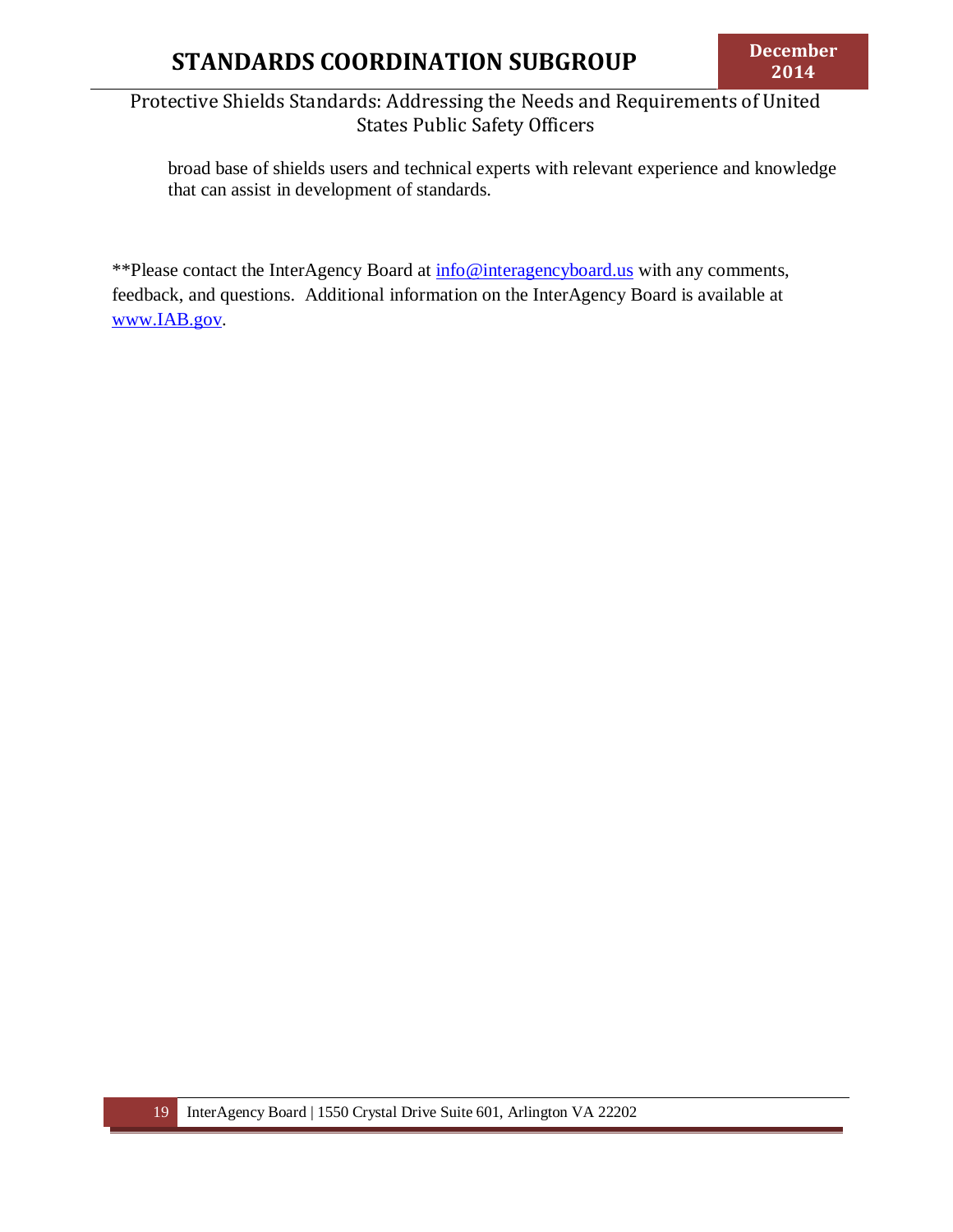# Protective Shields Standards: Addressing the Needs and Requirements of United States Public Safety Officers

### <span id="page-19-0"></span>**Appendix A. Survey**

**Instructions:** Please read the scope below and indicate your answers to each item in the questionnaire to the best of your personal knowledge and experience. Select "Not applicable" for any item that is beyond your knowledge or experience.

**Scope:** The type of protective shields being addressed in this questionnaire are person-deployed, portable, 'non-permanently installed' shields. This includes rigid shield (e.g., hand-carried shields, rolling shields, multi-shield interlocking systems) and flexible/soft shields.

Items not being addressed within this questionnaire include ballistic blankets, bomb blankets, or permanently installed structures, such as those for entry ways, judge's benches, etc.

**Item 1**: Indicate your primary function:

- Law enforcement officer
- Corrections officer
- Military
- Fire fighter
- EMS
- Other:
- Not applicable

**Item 2:** Indicate your years of experience as a responder:

- $\bullet \quad$  < 5 years
- $\bullet$  5 to 10 years
- $\bullet$  11 to 15 years
- $\bullet$  16 to 20 years
- 21 to 30 years
- $\bullet$  > 30 years

**Item 3:** Do you currently use shields? Yes/No

If you indicated "no", are you planning to use shields in the future? Yes/No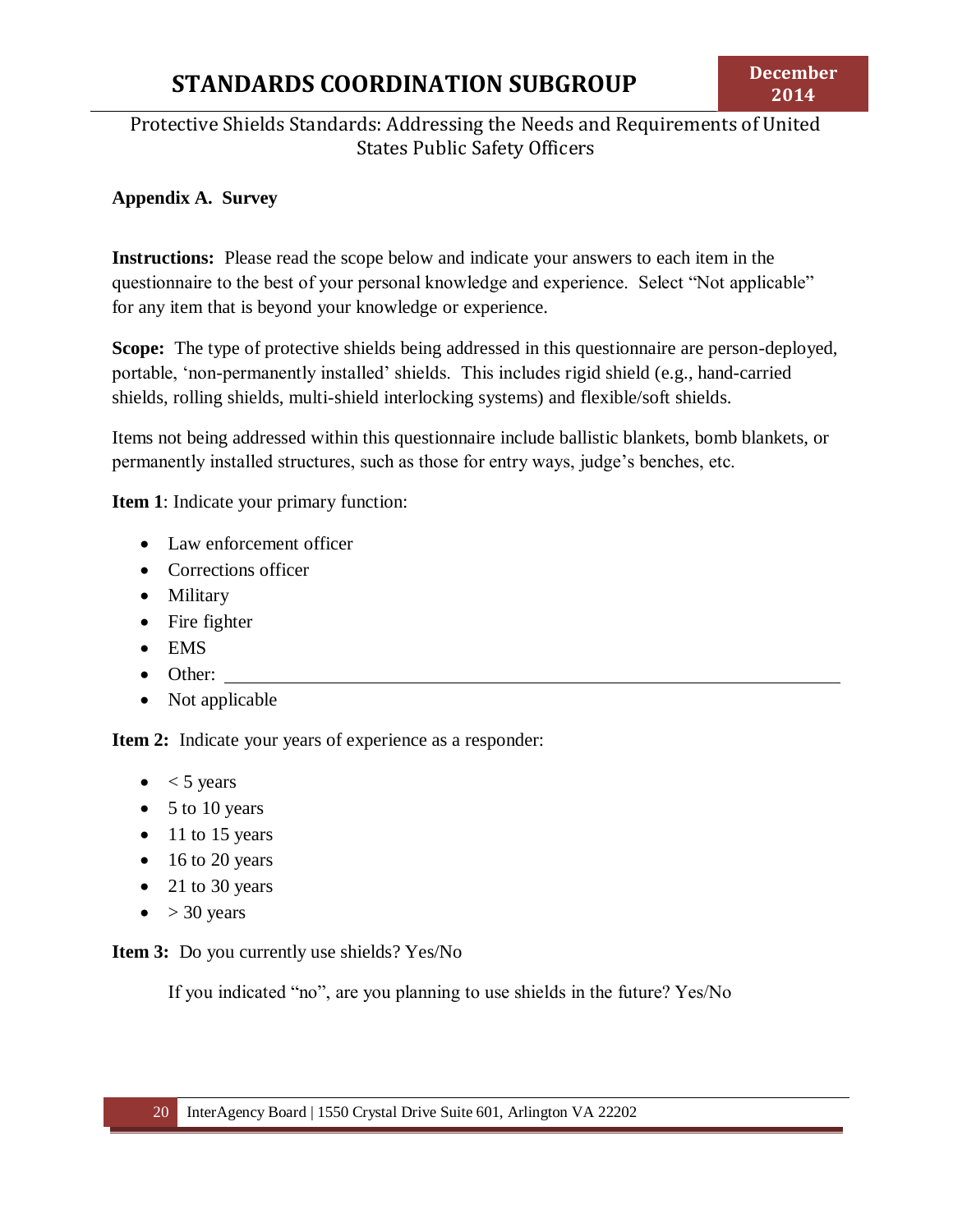**Item 4**: Check the appropriate box to indicate scenarios in which you typically use or plan to use a shield and the type of shield for each scenario:

|                                       | Type of Shield In Use for Each Scenario |                            |  |
|---------------------------------------|-----------------------------------------|----------------------------|--|
| <b>Scenario</b>                       | <b>Ballistic</b>                        | <b>Riot (Nonballistic)</b> |  |
| High-risk warrant entry               |                                         |                            |  |
| Hostage rescue                        |                                         |                            |  |
| Negotiation                           |                                         |                            |  |
| Active shooter response               |                                         |                            |  |
| Explosive breaching entry             |                                         |                            |  |
| Suicide bomber approach               |                                         |                            |  |
| Explosive device perimeter activities |                                         |                            |  |
| Officer/victim rescue                 |                                         |                            |  |
| Tactical entry                        |                                         |                            |  |
| Cell extraction                       |                                         |                            |  |
| Barricaded subject                    |                                         |                            |  |
| Riot or crowd control                 |                                         |                            |  |
| Other:                                |                                         |                            |  |
| Not applicable                        |                                         |                            |  |

**Item 5**: Check all threats you expect the shield to protect against. If known, list specific threats for each ballistic threat that you check:

- Handgun list specifics, if known:
- Rifle list specifics, if known:
- Shotgun list specifics, if known:
- Fragmentation
- Blunt impact
- Other:
- Not applicable

**Item 6**: Indicate the coverage characteristics of importance to you:

- Amount of coverage
- Shape of shield
- Curvature of shield

21 InterAgency Board | 1550 Crystal Drive Suite 601, Arlington VA 22202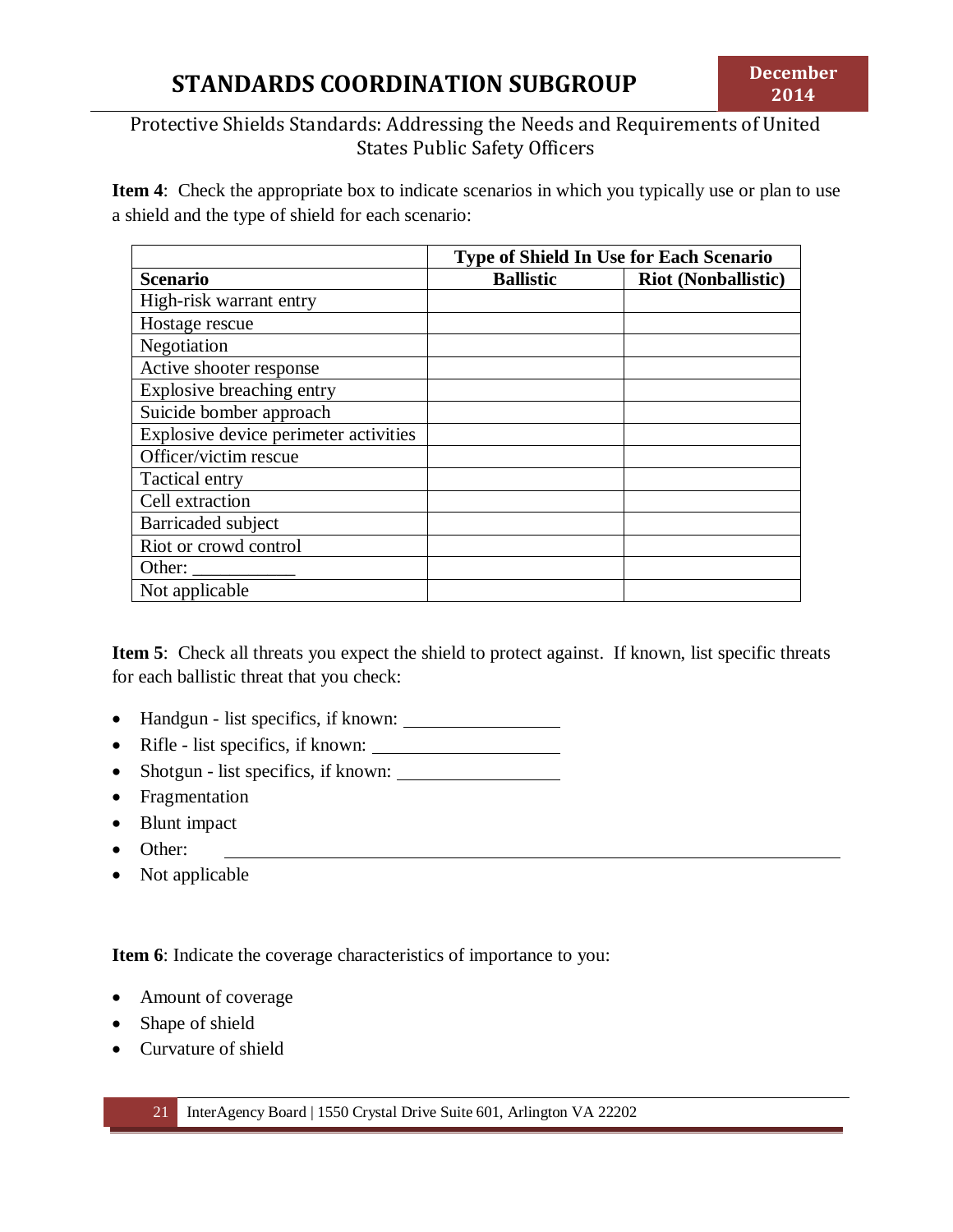# Protective Shields Standards: Addressing the Needs and Requirements of United States Public Safety Officers

- Other:
- Not applicable

**Item 7**: Indicate the usability characteristics of importance to you. Check all that apply:

- Viewport: Field of view
- Viewport: Location/position on shield
- Viewport: Clarity and visibility
- Viewport: Method of attachment
- Ergonomics: Total weight
- Ergonomics: Weight distribution
- Ergonomics: Grips
- Ergonomics: Supports
- Ergonomics: Carry straps
- Ergonomics: Padding
- Operational aids: Self-standing capability (e.g., shield with kick stand)
- Operational aids: Wheels
- Operational aids: Built-in lights
- Ease of Assembly
- Other:
- Not applicable

**Item 8**: Indicate the maintainability characteristics of importance to you. Check all that apply:

- Ruggedness
- Enhanced ruggedness around the edges
- Replacement of viewport by user
- Replacement of batteries by user
- Replacement of other parts by user
- Ease of cleaning
- Resistance to temperature extremes
- Resistance to absorption of liquids
- Other:
- Not applicable

22 InterAgency Board | 1550 Crystal Drive Suite 601, Arlington VA 22202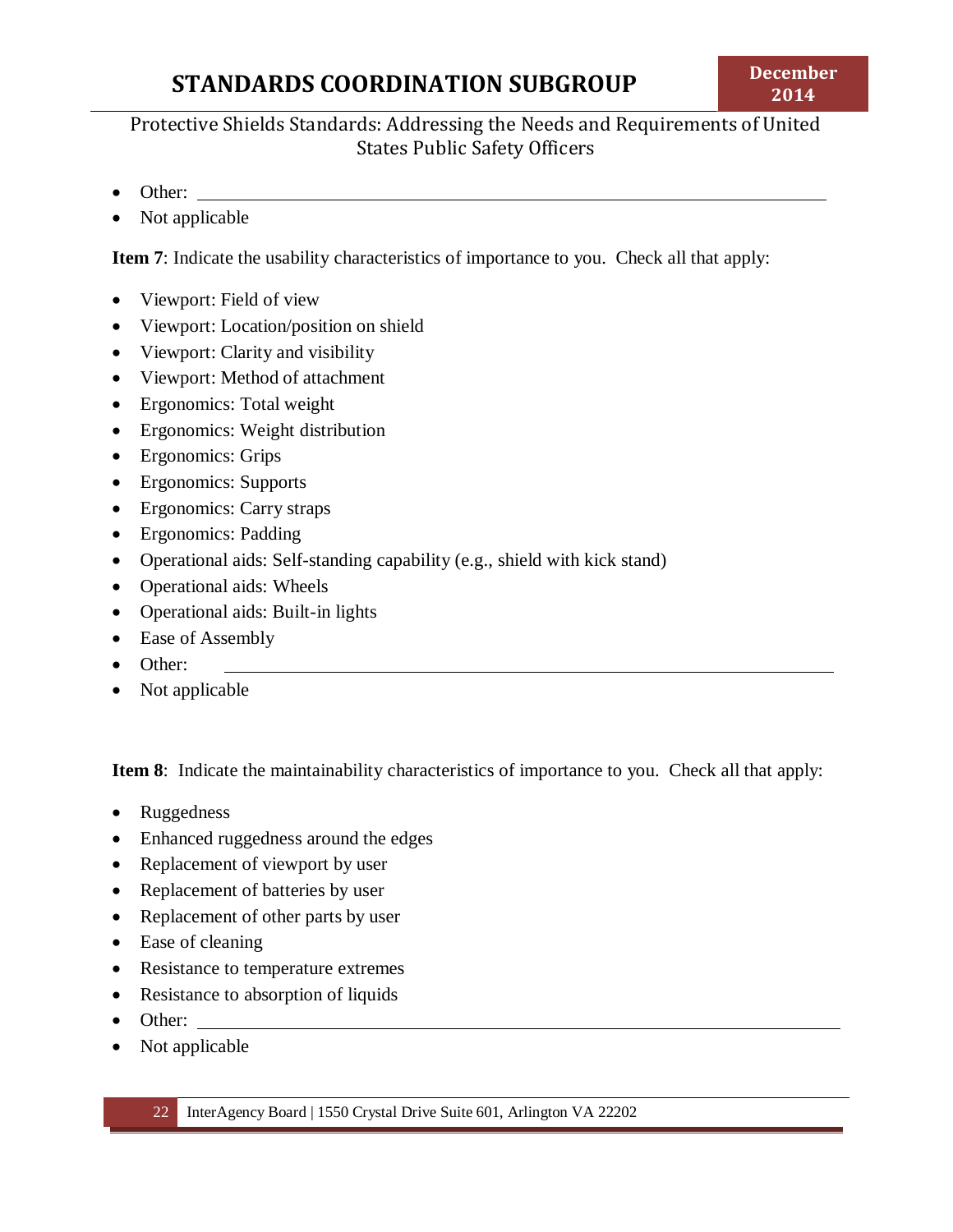# Protective Shields Standards: Addressing the Needs and Requirements of United States Public Safety Officers

**Item 9:** Indicate the items that you believe are important for a shield supplier to provide to users. Check all that apply:

- Identification and description of the type of threat protection provided
- Size dimensions and weight
- Instructions for proper use
- Interoperability/compatibility information
- Care and maintenance guidance, such as storage, cleaning and repair
- Safety precautions
- Recommended training
- Warranty period and what is covered by warranty
- Product Labeling
- Other:

**Item 10**. If you'd like to have input into the development of a standard(s) for protective shields, please provide your name and email address in the space below.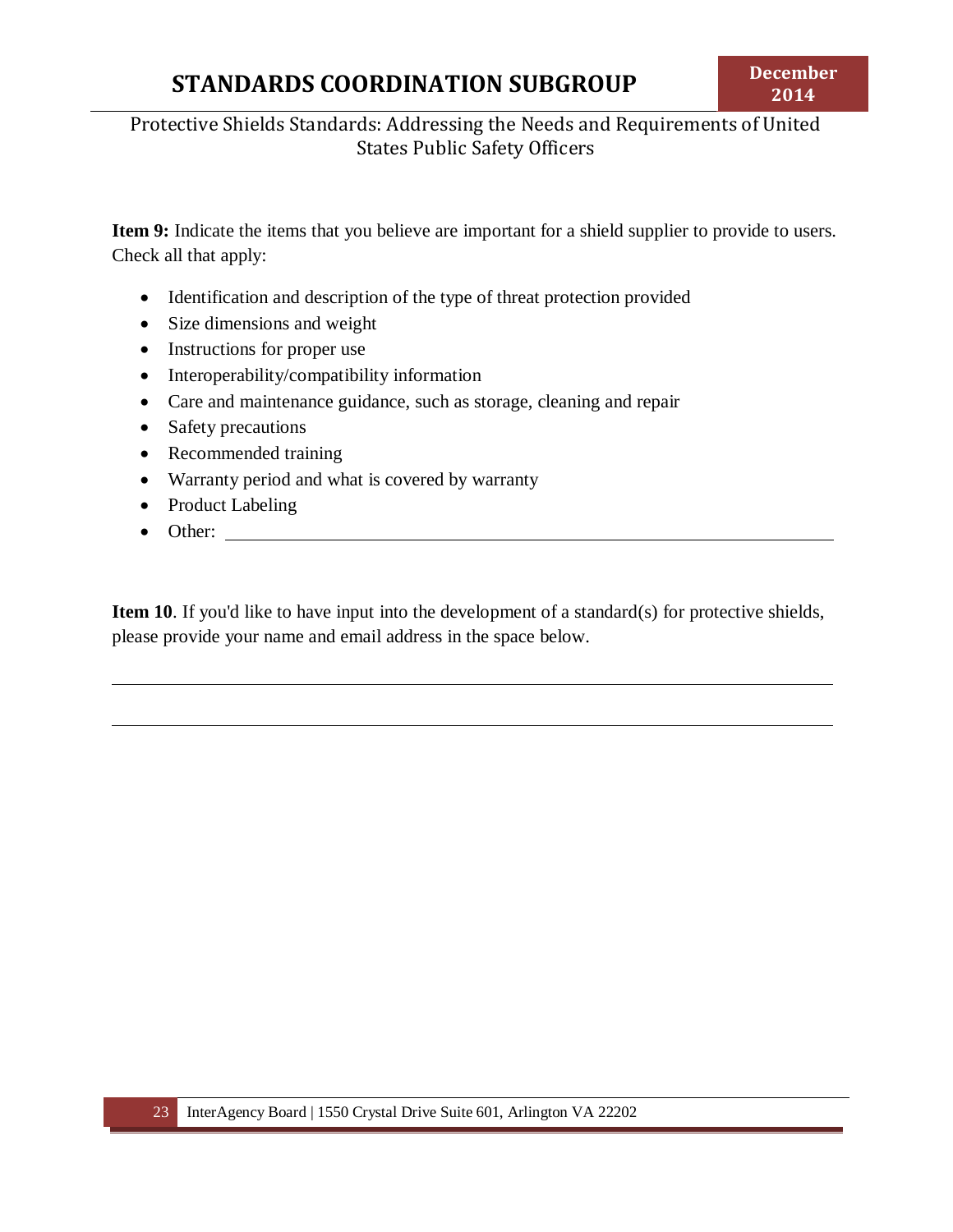# Protective Shields Standards: Addressing the Needs and Requirements of United States Public Safety Officers

### <span id="page-23-0"></span>**Appendix B**. Detailed Questionnaire

This form should be completed by only those who have experience using shields.

Name: Names

| <b>Item</b>                                                                                                                                                                                                   | <b>Response</b> |  |
|---------------------------------------------------------------------------------------------------------------------------------------------------------------------------------------------------------------|-----------------|--|
| <b>Item 1:</b> Indicate the type of shields (ballistic vs riot) you<br>currently use, including the manufacturer and model for each<br>type. If you have a spec sheet for each type, please provide it        |                 |  |
| with this information.                                                                                                                                                                                        | Riot:           |  |
| Item 2: For ballistic shields, indicate the ballistic threats you<br>expect the shield to protect against.                                                                                                    |                 |  |
|                                                                                                                                                                                                               | Rifle:          |  |
|                                                                                                                                                                                                               | Shotgun:        |  |
| Item 2a: How do you know which ballistic threats your shield<br>protects against (for example, talking with other officers,<br>manufacturer-provided information, training)?                                  |                 |  |
| <b>Item 2b:</b> If your shield is hit with a ballistic threat, what do<br>you do with the shield (for example, keep it in service, repair it<br>and keep using, discard it)?                                  |                 |  |
| <b>Item 3:</b> If you expect protection against fragmentation, specify<br>the source of the fragmentation, and describe a scenario in which<br>you typically use the shield to protect against fragmentation. |                 |  |
| <b>Item 3a:</b> If your shield is hit with fragments, what do you do<br>with the shield (for example, keep it in service, repair it and<br>keep using, discard it)?                                           |                 |  |
| <b>Item 4:</b> Do you expect your shield to protect against<br>fragmentation and blast overpressure from an improvised<br>explosive device?                                                                   |                 |  |
| <b>Item 5:</b> Describe typical blunt impact threats you have faced<br>during riot, crowd control, or cell extraction events.                                                                                 |                 |  |
| Item 5a: If your shield receives blunt impacts, what do you do                                                                                                                                                |                 |  |